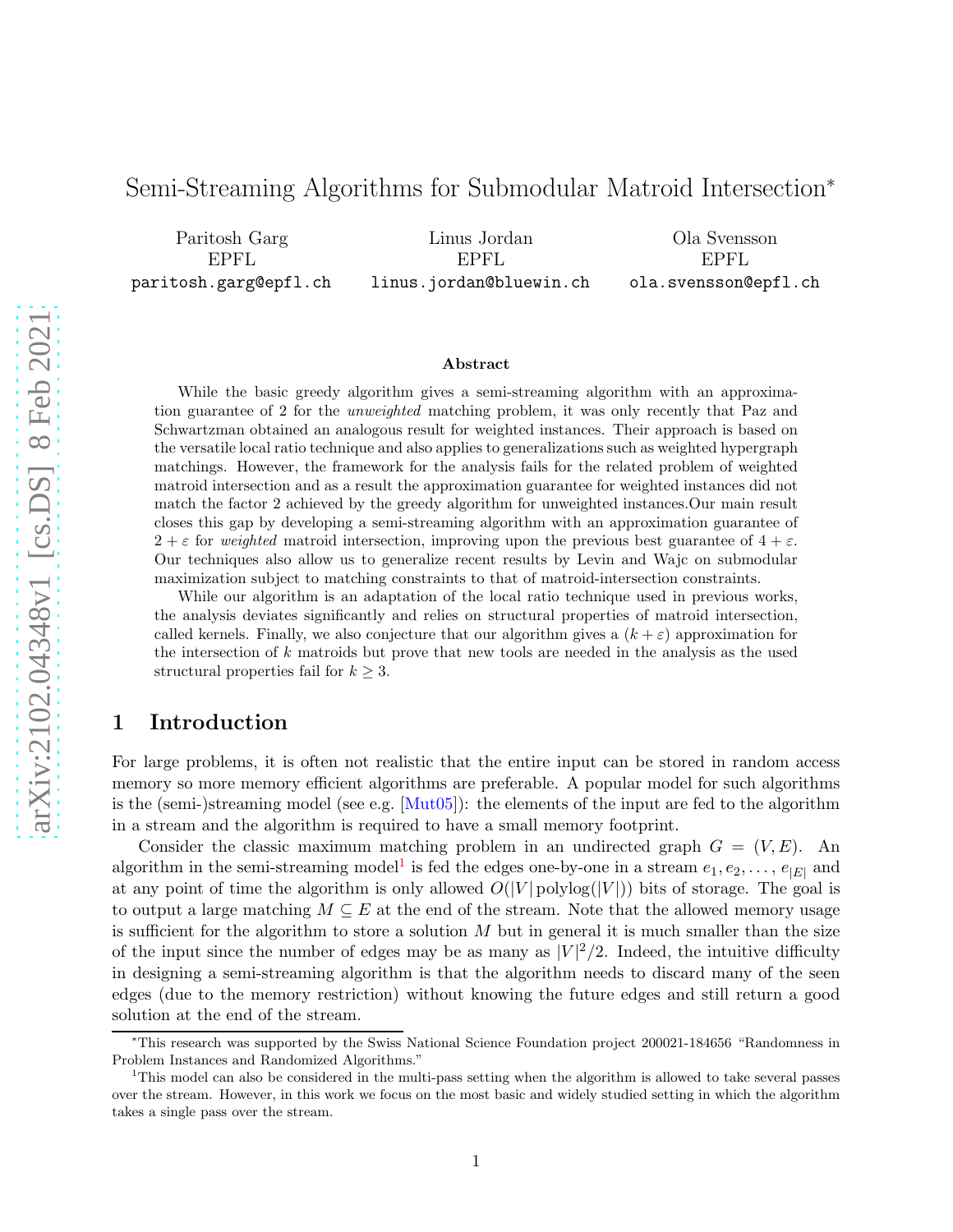For the unweighted matching problem, the best known semi-streaming algorithm is the basic greedy approach:

Initially, let  $M = \emptyset$ . Then for each edge e in the stream, add it to M if  $M \cup \{e\}$  is a feasible solution, i.e., a matching; otherwise the edge e is discarded.

The algorithm uses space  $O(|V| \log |V|)$  and a simple proof shows that it returns a 2-approximate solution in the unweighted case, i.e, a matching of size at least half the size of an maximum matching. However, this basic approach fails to achieve any approximation guarantee for *weighted graphs*.

Indeed, for weighted matchings, it is non-trivial to even get a small constant-factor approximation. One way to do so is to replace edges if we have a much heavier edge. This is formalized in  $[FKM+04]$  $[FKM+04]$  who get a 6-approximation. Later,  $[McG05]$  improved this algorithm to find a 5.828approximation; and, with a more involved technique,  $\text{[CS14]}$  provided a  $(4 + \varepsilon)$ -approximation.

It was only in recent breakthrough work [\[PS17\]](#page-19-3) that the gap in the approximation guarantee between unweighted and weighted matchings was closed. Specifically, [\[PS17\]](#page-19-3) gave a semi-streaming algorithm for weighted matchings with an approximation guarantee of  $2 + \varepsilon$  for every  $\varepsilon > 0$ . Shortly after, [\[GW18\]](#page-19-4) came up with a simplified analysis of their algorithm, reducing the memory requirement from  $O_{\varepsilon}(|V|\log^2|V|)$  to  $O_{\varepsilon}(|V|\log|V|)$ . These results for weighted matchings are tight (up to the  $\varepsilon$ ) in the sense that any improvement would also improve the state-of-the-art in the unweighted case, which is a long-standing open problem.

The algorithm of [\[PS17\]](#page-19-3) is an elegant use of the local ratio technique [\[BYBFR04,](#page-18-1) [BYE85\]](#page-18-2) in the semi-streaming setting. While this technique is very versatile and it readily generalizes to weighted hypergraph matchings, it is much harder to use it for the related problem of weighted matroid intersection. This is perhaps surprising as many of the prior results for the matching problem also applies to the matroid intersection problem in the semi-streaming model (see Section [2](#page-2-0) for definitions). Indeed, the greedy algorithm still returns a 2-approximate solution in the unweighted case and the algorithm in  $\left[CS14\right]$  returns a  $(4 + \varepsilon)$ -approximate solution for weighted instances. So, prior to our work, the status of the matroid intersection problem was that of the matching problem before [\[PS17\]](#page-19-3).

We now describe on a high-level the reason that the techniques from [\[PS17\]](#page-19-3) are not easily applicable to matroid intersection and our approach for dealing with this difficulty. The approach in [\[PS17\]](#page-19-3) works in two parts, first certain elements of the stream are selected and added to a set S, and then at the end of the stream a matching  $M$  is computed by the greedy algorithm that inspects the edges of  $S$  in the reverse order in which they were added. This way of constructing the solution  $M$  greedily by going backwards in time is a standard framework for analyzing algorithms based on the local ratio technique. Now in order to adapt their algorithm to matroid intersection, recall that the bipartite matching problem can be formulated as the intersection of two partition matroids. We can thus reinterpret their algorithm and analysis in this setting. Furthermore, after this reinterpretation, it is not too hard to define an algorithm that works for the intersection of any two matroids. However, bipartite matching is a *special* case of matroid intersection which captures a rich set of seemingly more complex problems. This added expressiveness causes the analysis and the standard framework for analyzing local ratio algorithms to fail. Specifically, we prove that a solution formed by running the greedy algorithm on S in the reverse order (as done for the matching problem) fails to give any constant-factor approximation guarantee for the matroid intersection problem. To overcome this and to obtain our main result, we make a connection to a concept called matroid kernels (see [\[Fle01\]](#page-19-5) for more details about kernels), which allows us to, in a more complex way, identify a subset of S with an approximation guarantee of  $2 + \varepsilon$ .

Finally, for the intersection of more than two matroids, the same approach in the analysis does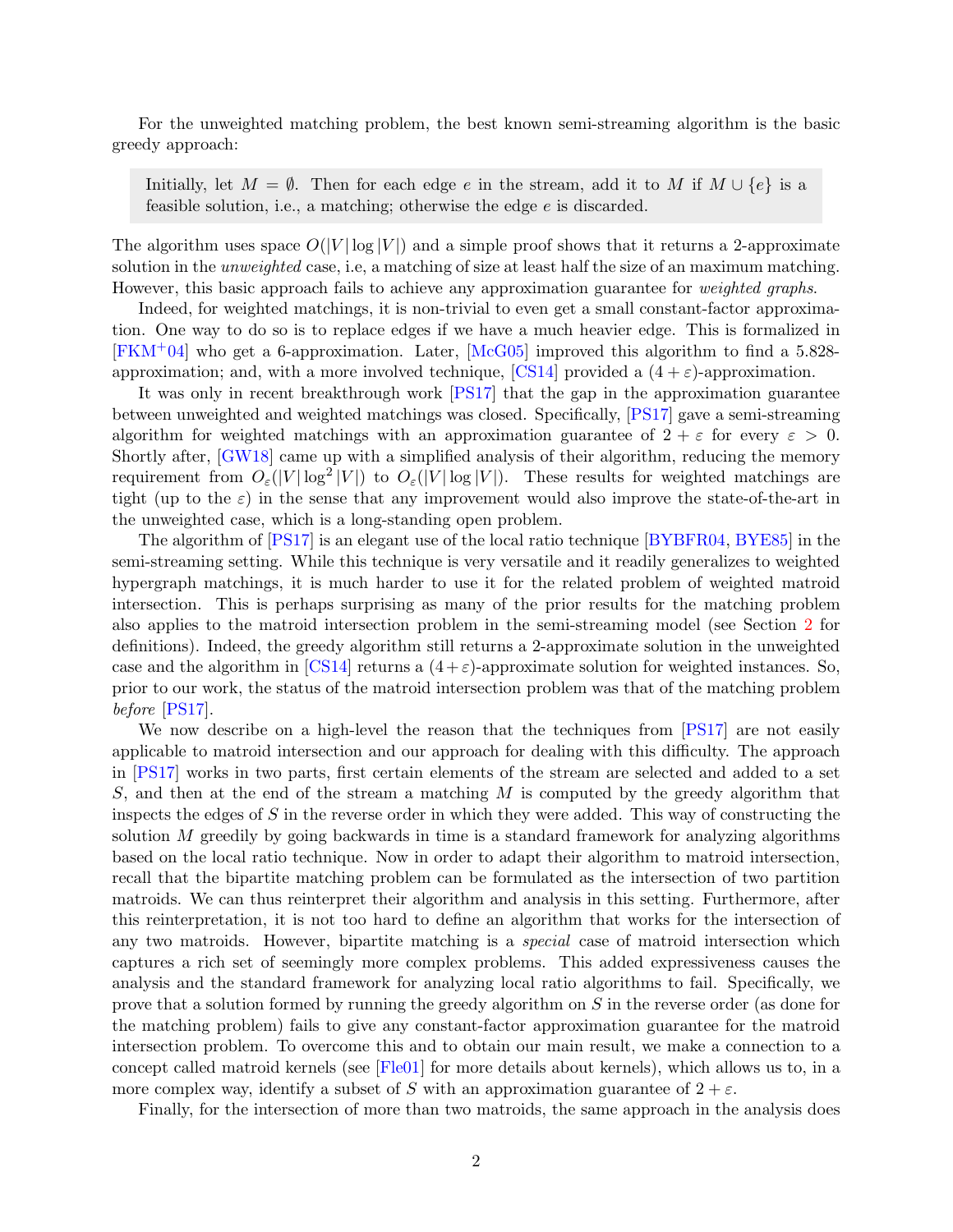not work, because the notion of matroid kernel does not generalize to more than two matroids. However, we conjecture that the subset  $S$  generated for the intersection of  $k$  matroids still contains a  $(k+\varepsilon)$ -approximation. Currently, the best approximation results are a  $(k^2 + \varepsilon)$ -approximation from [\[CS14\]](#page-18-0) and a  $(2(k+\sqrt{k(k-1)})-1)$ -approximation from [\[CK13\]](#page-18-3). For  $k=3$ , the former is better, giving a  $(9+\varepsilon)$ -approximation. For  $k > 3$ , the latter is better, giving an  $O(k)$ -approximation.

Generalization to submodular functions. Very recently, Levin and Wajc [\[LW20\]](#page-19-6) obtained improved approximation ratios for matching and b-matching problems in the semi-streaming model with respect to submodular functions. Specifically, they get a  $(3+2\sqrt{2})$ -approximation for monotone submodular b-matching,  $(4 + 3\sqrt{2})$ -approximation for non-monotone submodular matching, and a  $(3 + \varepsilon)$ -approximation for maximum weight (linear) b-matching. In our paper, we are able to extend our algorithm for weighted matroid intersection to work with submodular functions by combining our and their ideas. In fact, we are able to generalize all their results to the case of matroid intersection with better or equal<sup>[2](#page-2-1)</sup> approximation ratios: we get  $(3+2\sqrt{2}+\delta)$ -approximation for monotone submodular matroid intersection,  $(4 + 3\sqrt{2} + \delta)$ -approximation for non-monotone submodular matroid intersection and  $(2 + \varepsilon)$ -approximation for maximum weight (linear) matroid intersection.

Outline. In Section [2](#page-2-0) we introduce basic matroid concepts and we formally define the weighted matroid intersection problem in the semi-streaming model. Section [3](#page-3-0) and Section [4](#page-9-0) are devoted to our main result, i.e., the semi-streaming algorithm for weighted matroid intersection with an approximation guarantee of  $(2 + \varepsilon)$ . Specifically, in Section [3](#page-3-0) we adapt the algorithm of [\[PS17\]](#page-19-3) without worrying about the memory requirements, show why the standard analysis fails, and then give our new analysis. We then make the obtained algorithm memory efficient in Section [4.](#page-9-0) Further in Section [5,](#page-12-0) we adapt our algorithm to work with submodular functions by using ideas from [\[LW20\]](#page-19-6). Finally, in Section [6,](#page-16-0) we discuss the case of more than two matroids.

### <span id="page-2-0"></span>2 Preliminaries

Matroids. We define and give a brief overview of the basic concepts related to matroids that we use in this paper. For a more comprehensive treatment, we refer the reader to [\[Sch03\]](#page-19-7). A matroid is a tuple  $M = (E, I)$  consisting of a finite ground set E and a family  $I \subseteq 2^E$  of subsets of E satisfying:

- if  $X \subseteq Y, Y \in I$ , then  $X \in I$ ; and
- if  $X \in I, Y \in I$  and  $|Y| > |X|$ , then  $\exists e \in Y \setminus X$  such that  $X \cup \{e\} \in I$ .

The elements in I (that are subsets of  $E$ ) are referred to as the *independent sets* of the matroid and the set E is referred to as the ground set. With a matroid  $M = (E, I)$ , we associate the rank function rank $M: 2^E \to \mathbb{N}$  and the span function  $\text{span}_M: 2^E \to 2^E$  defined as follows for every  $E' \subseteq E$ ,

$$
rank_M(E') = \max\{|X| \mid X \subseteq E' \text{ and } X \in I\},\
$$

$$
span_M(E') = \{e \in E \mid \text{rank}_M(E' \cup \{e\}) = \text{rank}_M(E')\}.
$$

<span id="page-2-1"></span><sup>&</sup>lt;sup>2</sup>One can get rid of the  $\delta$  factor if we assume that the function value is polynomially bounded by  $|E|$ , an assumption made by [\[LW20\]](#page-19-6).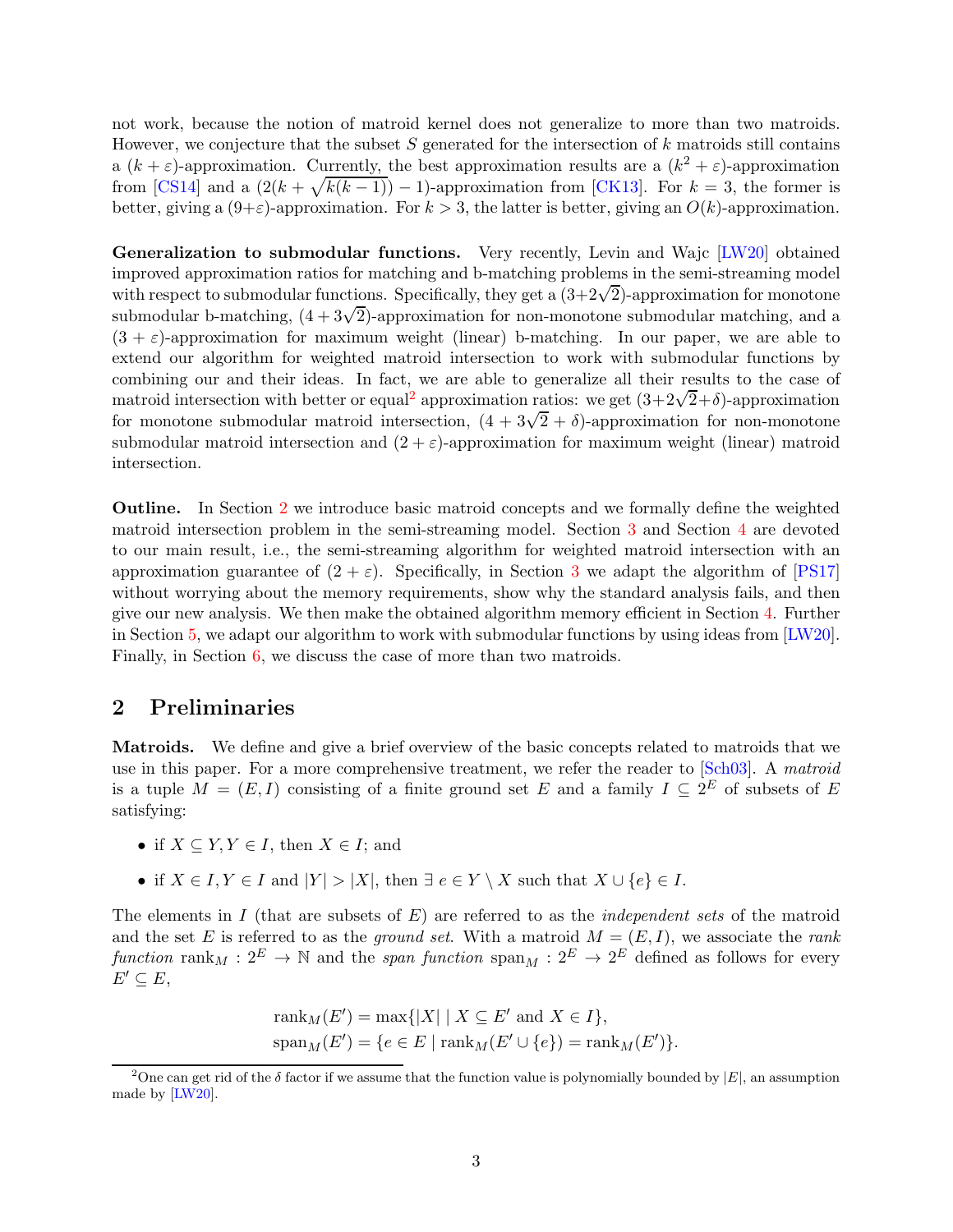We simply write rank( $\cdot$ ) and span( $\cdot$ ) when the matroid M is clear from the context. In words, the rank function equals the size of the largest independent set when restricted to  $E'$  and the span function equals the elements in  $E'$  and all elements that cannot be added to a maximum cardinality independent set of E' while maintaining independence. The rank of the matroid equals rank(E), i.e., the size of the largest independent set.

The weighted matroid intersection problem in the semi-streaming model. In the weighted matroid intersection problem, we are given two matroids  $M_1 = (E, I_1), M_2 = (E, I_2)$  on a common ground set E and a non-negative weight function  $w : E \to \mathbb{R}_{\geq 0}$  on the elements of the ground set. The goal is to find a subset  $X \subseteq E$  that is independent in both matroids, i.e.,  $X \in I_1$  and  $X \in I_2$ , and whose weight  $w(X) = \sum_{e \in X} w(e)$  is maximized.

In seminal work [\[Edm79\]](#page-18-4), Edmonds gave a polynomial-time algorithm for solving the weighted matroid intersection problem to optimality in the classic model of computation when the whole input is available to the algorithm throughout the computation. In contrast, the problem becomes significantly harder and tight results are still eluding us in the semi-streaming model where the memory footprint of the algorithm and its access pattern to the input are restricted. Specifically, in the semi-streaming model the ground set E is revealed in a stream  $e_1, e_2, \ldots, e_{|E|}$  and at time i the algorithm gets access to  $e_i$  and can perform computation based on  $e_i$  and its current memory but without knowledge of future elements  $e_{i+1}, \ldots, e_{|E|}$ . The algorithm has independence-oracle access to the matroids  $M_1$  and  $M_2$  restricted to the elements stored in the memory, i.e., for a set of such elements, the algorithm can query whether the set is independent in each matroid.. The goal is to design an algorithm such that (i) the memory usage is near-linear  $O((r_1 + r_2)$  polylog $(r_1 + r_2))$ at any time, where  $r_1$  and  $r_2$  denote the ranks of the input matroids  $M_1$  and  $M_2$ , respectively, and (ii) at the end of the stream the algorithm should output a feasible solution  $X \subseteq E$ , i.e., a subset X that satisfies  $X \in I_1$  and  $X \in I_2$ , of large weight  $w(X)$ . We remark that the memory requirement  $O((r_1 + r_2)$  polylog $(r_1 + r_2))$  is natural as  $r_1 + r_2 = |V|$  when formulating a bipartite matching problem as the intersection of two matroids<sup>[3](#page-3-1)</sup>.

The difficulty in designing a good semi-streaming algorithm is that the memory requirement is much smaller than the size of the ground set  $E$  and thus the algorithm must intuitively discard many of the elements without knowledge of the future and without significantly deteriorating the weight of the final solution  $X$ . The quality of the algorithm is measured in terms of its approximation guarantee: an algorithm is said to have an *approximation quarantee* of  $\alpha$  if it is guaranteed to output a solution X, no matter the input and the order of the stream, such that  $w(X) \geq \text{OPT}/\alpha$ where OPT denotes the weight of an optimal solution to the instance. As aforementioned, our main result in this paper is a semi-streaming algorithm with an approximation guarantee of  $2 + \varepsilon$ , for every  $\varepsilon > 0$ , improving upon the previous best guarantee of  $4 + \varepsilon$  [\[CS14\]](#page-18-0).

### <span id="page-3-0"></span>3 The Local Ratio Technique for Weighted Matroid Intersection

In this section, we first present the local ratio algorithm for the weighted matching problem that forms the basis of the semi-streaming algorithm in [\[PS17\]](#page-19-3). We then adapt it to the weighted matroid intersection problem. While the algorithm is fairly natural to adapt to this setting, we

<span id="page-3-1"></span><sup>&</sup>lt;sup>3</sup>The considered problem can also be formulated as the problem of finding an independent set in one matroid the matroids, say  $M_1$ , and maximizing a submodular function which would be the (weighted) rank function of  $M_2$ . For that problem, [HKMY20] recently gave a streaming algorithm with an approximation guarantee of  $(2 + \varepsilon)$ . However, the space requirement of their algorithm is exponential the rank of  $M_1$  (which would correspond to be exponential in  $|V|$  in the matching case) and thus it does not provide a meaningful algorithm for our setting.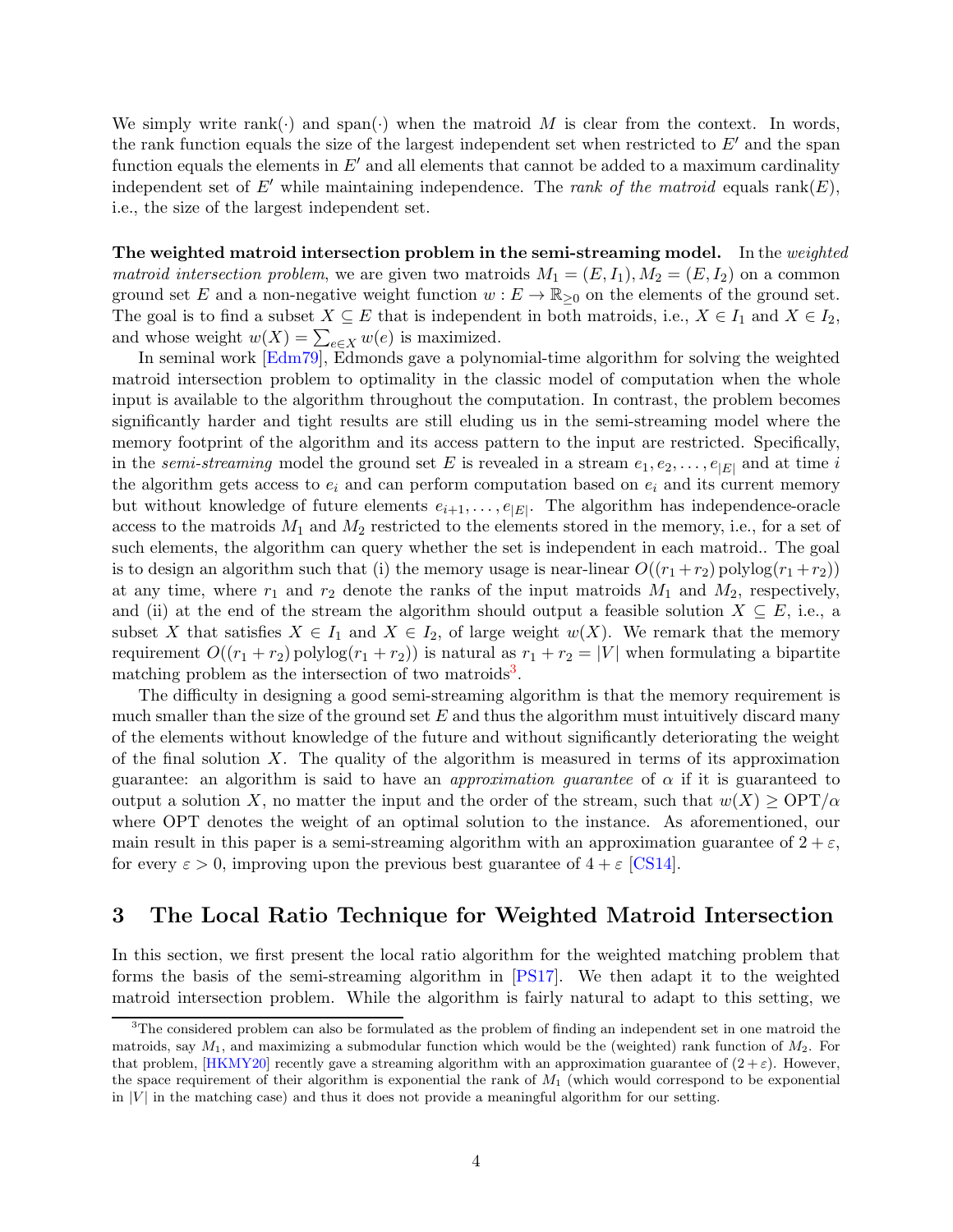<span id="page-4-0"></span>

Figure 1: The top part shows an example execution of the local ratio technique for weighted matchings (Algorithm [1\)](#page-5-0). The bottom part shows how to adapt this (bipartite) example to the language of weighted matroid intersection (Algorithm [2\)](#page-6-0).

give an example in Section [3.2.1](#page-7-0) that shows that the same techniques as used for analyzing the algorithm for matchings does not work for matroid intersection. Instead, our analysis, which is presented in Section [3.3,](#page-8-0) deviates from the standard framework for analyzing local ratio algorithms and it heavily relies on a structural property of matroid intersection known as kernels. We remark that the algorithms considered in this section do not have a small memory footprint. We deal with this in Section [4](#page-9-0) to obtain our semi-streaming algorithm.

### 3.1 Local-Ratio Technique for Weighted Matching

The local ratio algorithm for the weighted matching problem is given in Algorithm [1.](#page-5-0) The algorithm maintains vertex potentials  $w(u)$  for every vertex u, a set S of selected edges, and an auxiliary weight function  $g: S \to \mathbb{R}_{\geq 0}$  of the selected edges. Initially the vertex potentials are set to 0 and the set S is empty. When an edge  $e = \{u, v\}$  arrives, the algorithm computes how much it gains compared to the previous edges, by taking its weight minus the weight/potential of its endpoints  $(g(e) = w(e) - w(u) - w(v))$ . If the gain is positive, then we add the edge to S, and add the gain to the weight of the endpoints, that is, we set  $w(u) = w(u) + q(e)$  and  $w(v) = w(v) + q(e)$ .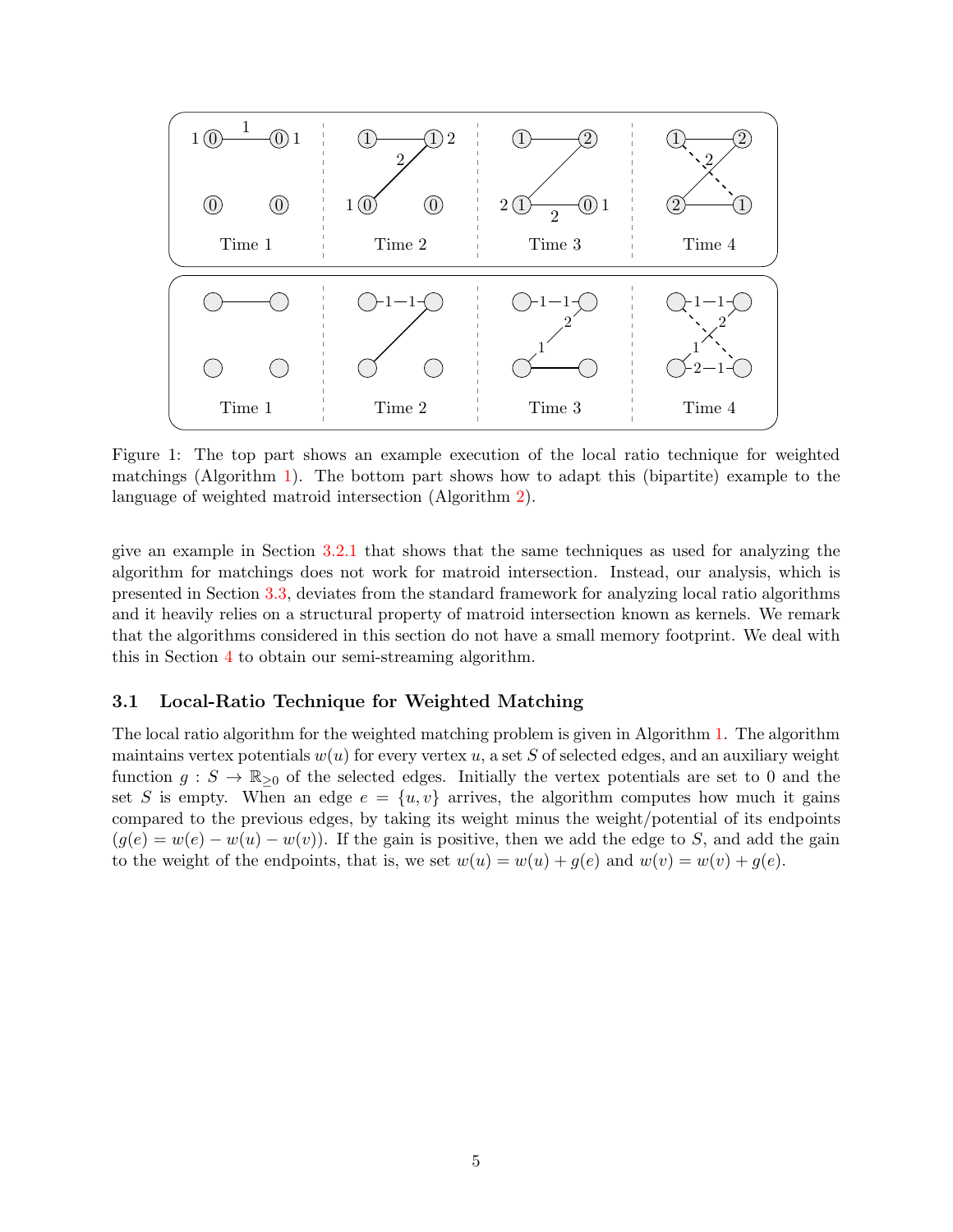#### <span id="page-5-0"></span>Algorithm 1 Local ratio algorithm for weighted matching

**Input:** A stream of the edges of a graph  $G = (V, E)$  with a weight function  $w : E \to \mathbb{R}_{\geq 0}$ . Output: A matching M.

1:  $S \leftarrow \emptyset$ 2:  $\forall u \in V, w(u) \leftarrow 0$ 3: for edge  $e = (u, v)$  in the stream do 4: if  $w(u) + w(v) < w(e)$  then 5:  $g(e) \leftarrow w(e) - w(u) - w(v)$ 6:  $w(u) \leftarrow w(u) + g(e)$ 7:  $w(v) \leftarrow w(v) + g(e)$ 8:  $S \leftarrow S \cup \{e\}$ 9: end if 10: end for 11: **return** a maximum weight matching M among the edges stored on the stack  $S$ 

For a better intuition of the algorithm, consider the example depicted on the top of Figure [1.](#page-4-0) The stream consists of four edges  $e_1, e_2, e_3, e_4$  with weights  $w(e_1) = 1$  and  $w(e_2) = w(e_3) = w(e_4) = 2$ . At each time step  $i$ , we depict the arriving edge  $e_i$  in thick along with its weight; the vertex potentials before the algorithm considers this edge is written on the vertices, and the updated vertex potentials (if any) after considering  $e_i$  are depicted next to the incident vertices. The edges that are added to S are solid and those that are not added to S are dashed.

At the arrival of the first edge of weight  $w(e_1) = 1$ , both incident vertices have potential 0 and so the algorithm adds this edge to  $S$  and increases the incident vertex potentials with the gain  $g(e_1) = 1$ . For the second edge of weight  $w(e_2) = 2$ , the sum of incident vertex potentials is 1 and so the gain of  $e_2$  is  $g(e_2) = 2 - 1$ , which in turn causes the algorithm to add this edge to S and to increase the incident vertex potentials by 1. The third time step is similar to the second. At the last time step, edge  $e_4$  arrives of weight  $w(e_4) = 2$ . As the incident vertex potentials sum up to 2 the gain of  $e_4$  is not strictly positive and so this edge is not added to S and no vertex potentials are updated. Finally, the algorithm returns the maximum weight matching in  $S$  which in this case consists of edges  $\{e_1, e_3\}$  and has weight 3. Note that the optimal matching of this instance had weight 4 and we thus found a 4/3-approximate solution.

In general, the algorithm has an approximation guarantee of 2. This is proved using a common framework to analyze algorithms based on the local ratio technique: We ignore the weights and greedily construct a matching  $M$  by inspecting the edges in  $S$  in reverse order, i.e., we first consider the edges that were added last. An easy proof (see e.g.  $(GW18)$ ) then shows that the matching M constructed in this way has weight at least half the optimum weight.

In the next section, we adapt the above described algorithm to the context of matroid intersections. We also give an example that the above framework for the analysis fails to give any constant-factor approximation guarantee. Our alternative (tight) analysis of this algorithm is then given in Section [3.3.](#page-8-0)

### 3.2 Adaptation to Weighted Matroid Intersection

When adapting Algorithm [1](#page-5-0) to matroid intersection to obtain Algorithm [2,](#page-6-0) the first problem we encounter is the fact that matroids do not have a notion of vertices, so we cannot keep a weight/potential for each vertex. To describe how we overcome this issue, it is helpful to consider the case of bipartite matching and in particular the example depicted in Figure [1.](#page-4-0) It is well known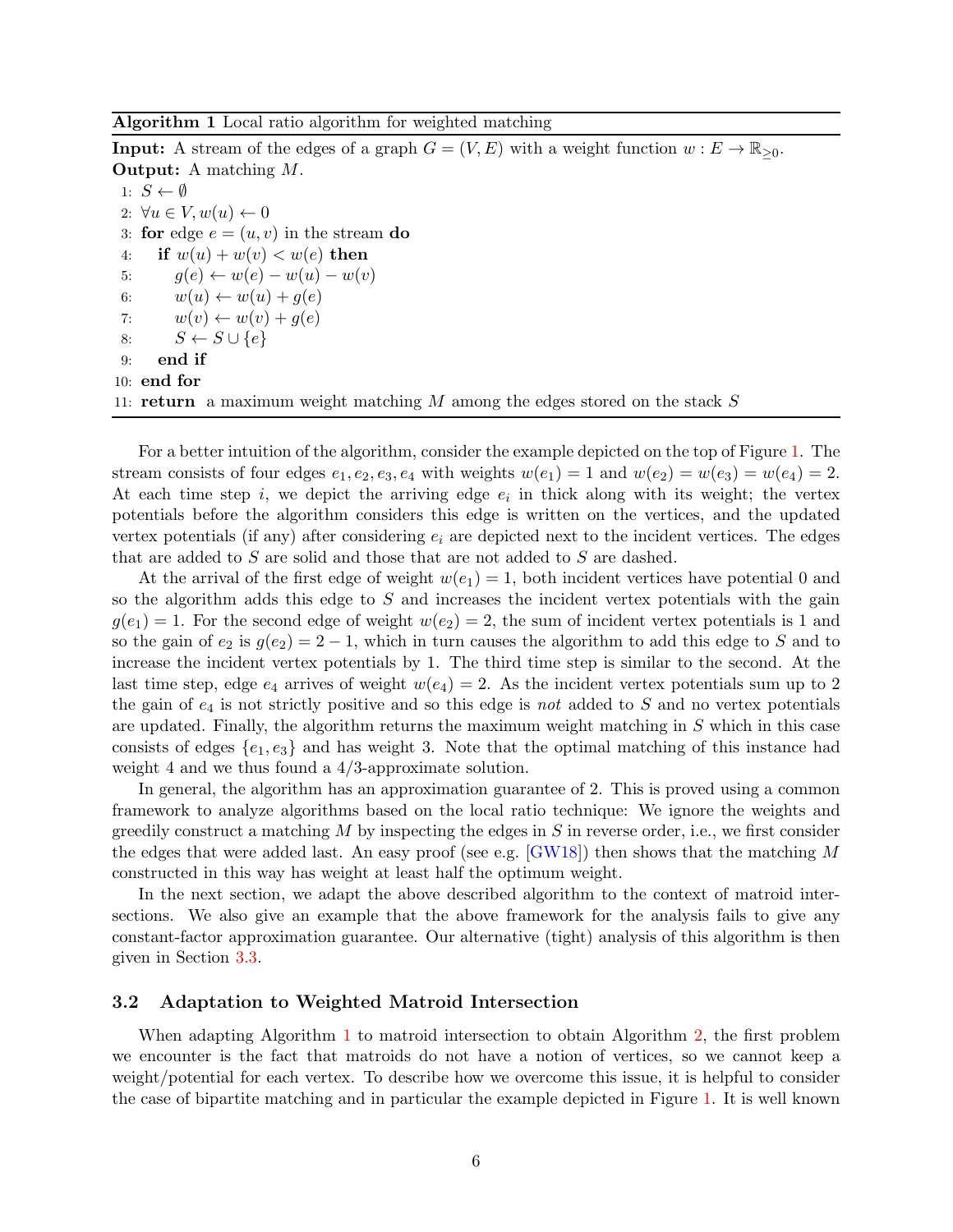<span id="page-6-0"></span>Algorithm 2 Local ratio for matroid intersection

**Input:** A stream of the elements of the common ground set of matroids  $M_1 = (E, I_1), M_2 = (E, I_2)$ . **Output:** A set  $X \subseteq E$  that is independent in both matroids.  $S \leftarrow \emptyset$ for element e in the stream do calculate  $w_i^*(e) = \max (\{0\} \cup \{\theta : e \in \text{span}_{M_i} (\{f \in S \mid w_i(f) \ge \theta\})\})$  for  $i \in \{1, 2\}$ . if  $w(e) > w_1^*(e) + w_2^*(e)$  then  $g(e) \leftarrow w(e) - w_1^*(e) - w_2^*(e)$  $w_1(e) \leftarrow w_1^*(e) + g(e)$  $w_2(e) \leftarrow w_2^*(e) + g(e)$  $S \leftarrow S \cup \{e\}$ end if end for

return a maximum weight set  $T \subseteq S$  that is independent in  $M_1$  and  $M_2$ 

that the weighted matching problem on a bipartite graph with edge set  $E$  and bipartition  $V_1, V_2$  can be modelled as a weighted matroid intersection problem on matroids  $M_1 = (E, I_1)$  and  $M_2 = (E, I_2)$ where for  $i \in \{1,2\}$ 

 $I_i = \{ E' \subseteq E \mid$  each vertex  $v \in V_i$  is incident to at most one vertex in  $E' \}$ .

Instead of keeping a weight for each vertex, we will maintain two weight functions  $w_1$  and  $w_2$ , one for each matroid. These weight functions will be set so that the following holds in the special case of bipartite matching: on the arrival of a new edge e, let  $T_i \subseteq S$  be an independent set in  $I_i$ of selected edges that maximizes the weight function  $w_i$ . Then we have that

$$
\min_{f \in T_i : T_i \setminus \{f\} \cup \{e\} \in I_i} w_i(f) \qquad \text{if } T_i \cup \{e\} \notin I_i \text{ and } 0 \text{ otherwise} \tag{1}
$$

equals the vertex potential of the incident vertex  $V_i$  when running Algorithm [1.](#page-5-0) It is well-known (e.g. by the optimality of the greedy algorithm for matroids) that the cheapest element f to remove from  $T_i$  to make  $T_i \setminus \{f\} \cup \{e\}$  an independent set equals the largest weight  $\theta$  so that the elements of weight at least  $\theta$  spans e. We thus have that [\(1\)](#page-6-1) equals

<span id="page-6-1"></span>
$$
\max\left(\{0\}\cup\{\theta: e\in \operatorname{span}_{M_i}\left(\{f\in S \mid w_i(f)\geq \theta\}\right)\}\right)
$$

and it follows that the quantities  $w_1^*(e)$  and  $w_2^*(e)$  $w_2^*(e)$  $w_2^*(e)$  in Algorithm 2 equal the incident vertex potentials in  $V_1$  $V_1$  and  $V_2$  of Algorithm 1 in the special case of bipartite matching. To see this, let us return to our example in Figure [1](#page-4-0) and let  $V_1$  be the two vertices on the left and  $V_2$  be the two vertices on the right. In the bottom part of the figure, the weight functions  $w_1$  and  $w_2$  are depicted (at the corresponding side of the edge) after the arrival of each edge. At time step 1,  $e_1$  does not need to replace any elements in any of the matroids and so  $w_1^*(e_1) = w_1^*(e_2) = 0$ . We therefore have that its gain is  $g(e_1) = 1$  and the algorithm sets  $w_1(e_1) = w_2(e_1) = 1$ . At time 2, edge  $e_2$  of weight 2 arrives. It is not spanned in the first matroid whereas it is spanned by edge  $e_1$  of weight 1 in the second matroid. It follows that  $w_1^*(e_2) = 0$  and  $w_2^*(e_2) = w_2(e_1) = 1$  and so  $e_2$  has positive gain  $g(e_2) = 1$  and it sets  $w_1(e_2) = 1$  and  $w_2(e_2) = w_2(e_1) + 1 = 2$ . The third time step is similar to the second. At the last time step,  $e_4$  of weight 2 arrives. However, since it is spanned by  $e_1$  with  $w_1(e_1) = 1$  in the first matroid and by  $e_3$  with  $w_2(e_3) = 1$  in the second matroid, its gain is 0 and it is thus not added to the set  $S$ . Note that throughout this example, and in general for bipartite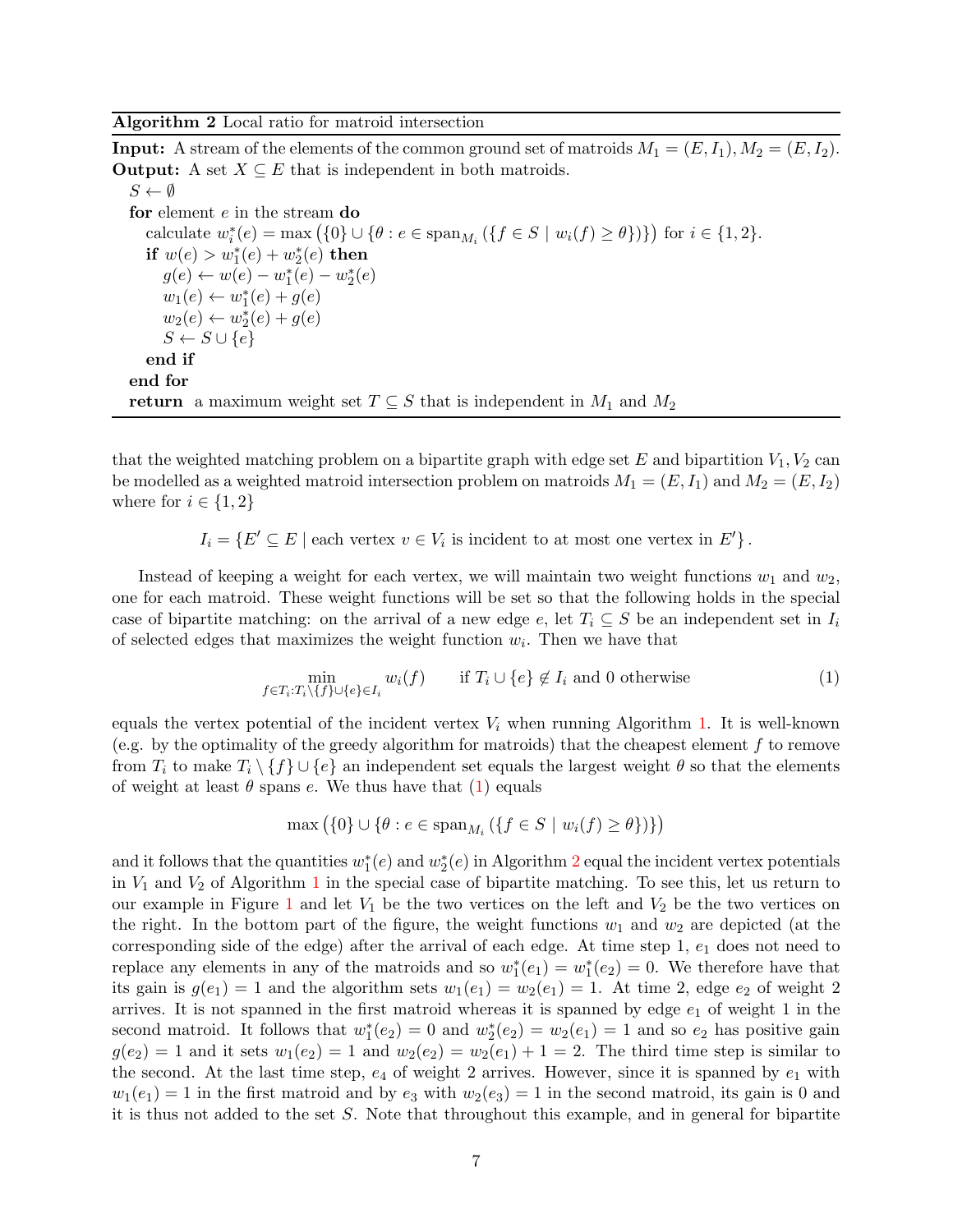graphs, Algorithm [2](#page-6-0) is identical to Algorithm [1.](#page-5-0) One may therefore expect that the analysis of Algorithm [1](#page-5-0) also generalizes to Algorithm [2.](#page-6-0) We explain next that this is not the case for general matroids.

#### <span id="page-7-0"></span>3.2.1 Counter Example to Same Approach in Analysis

We give a simple example showing that the greedy selection (as done in the analysis for Algorithm [1](#page-5-0)) for weighted matching) does not work for matroid intersection. Still, it turns out that the set S generated by Algorithm [2](#page-6-0) always contains a 2-approximation but the selection process is more involved.

**Lemma 1.** There exist two matroids  $M_1 = (E, I_1)$  and  $M_2 = (E, I_2)$  on a common ground set E and a weight function  $w : E \to \mathbb{R}_{\geq 0}$  such that a greedy algorithm that considers the elements in the set  $S$  in the reverse order of when they were added by Algorithm  $2$  does not provide any constant-factor approximation.

*Proof.* The example consists of the ground set  $E = \{a, b, c, d\}$  with weights  $w(a) = 1, w(b) =$  $1+\varepsilon, w(c) = 2\varepsilon, w(d) = 3\varepsilon$  for a small  $\varepsilon > 0$  (the approximation guarantee will be at least  $\Omega(1/\varepsilon)$ ). The matroids  $M_1 = (E, I_1)$  and  $M_2 = (E, I_2)$  are defined by

- a subset of E is in  $I_1$  if and only if it does not contain  $\{a, b\}$ ; and
- a subset of  $E$  is in  $I_2$  if and only if it contains at most two elements.

To see that  $M_1$  and  $M_2$  are matroids, note that  $M_1$  is a partition matroid with partitions  $\{a, b\}, \{c\}, \{d\}$ , and  $M_2$  is the 2-uniform matroid (alternatively, one can easily check that  $M_1$  and  $M_2$  satisfy the definition of a matroid).

Now consider the execution of Algorithm [2](#page-6-0) when given the elements of E in the order  $a, b, c, d$ :

- Element a has weight 1, and  $\{a\}$  is independent both in  $M_1$  and  $M_2$ , so we set  $w_1(a) =$  $w_2(a) = g(a) = 1$  and a is added to S.
- Element b is spanned by a in  $M_1$  and not spanned by any element in  $M_2$ . So we get  $g(b)$  =  $w(b) - w_1^*(b) - w_2^*(b) = 1 + \varepsilon - 1 - 0 = \varepsilon$ . As  $\varepsilon > 0$ , we add b to S, and set  $w_1(b) = w_1(a) + \varepsilon =$  $1+\varepsilon$  and  $w_2(b)=\varepsilon$ .
- Element c is not spanned by any element in  $M_1$  but is spanned by  $\{a, b\}$  in  $M_2$ . As b has the smallest  $w_2$  weight,  $w_2^*(c) = w_2(b) = \varepsilon$ . So we have  $g(c) = 2\varepsilon - w_1^*(c) - w_2^*(c) = 2\varepsilon - 0 - \varepsilon =$  $\varepsilon > 0$ , and we set  $w_1(c) = \varepsilon$  and  $w_2(c) = 2\varepsilon$  and add c to S.
- Element d is similar to c. We have  $g(d) = 3\varepsilon 0 2\varepsilon = \varepsilon > 0$  and so we set  $w_1(d) = \varepsilon$  and  $w_2(d) = 3\varepsilon$  and add d to S.

As the algorithm selected all the elements, we have  $S = E$ . It follows that the greedy algorithm on S (in the reverse order of when elements were added) will select  $d$  and  $c$ , after which the set is a maximal independent set in  $M_2$ . This gives a weight of  $5\varepsilon$ , even though a and b both have weight at least 1, which shows that this algorithm does not guarantee any constant factor approximation.  $\Box$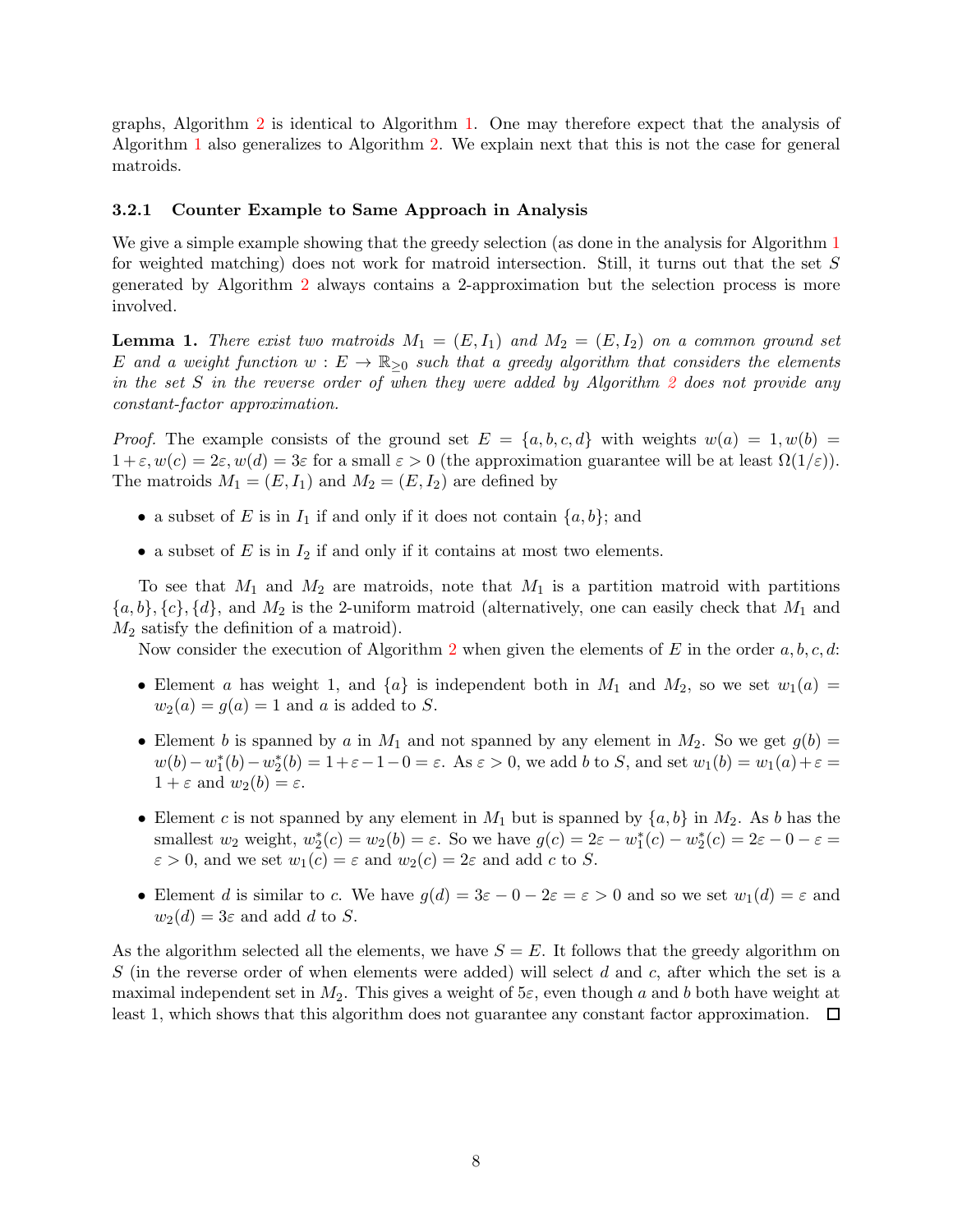#### <span id="page-8-0"></span>3.3 Analysis of Algorithm [2](#page-6-0)

<span id="page-8-1"></span>We prove that Algorithm [2](#page-6-0) has an approximation guarantee of 2.

**Theorem [2](#page-6-0).** Let S be the subset generated by Algorithm 2 on a stream  $E$  of elements, matroids  $M_1 = (E, I_1), M_2 = (E, I_2)$  and weight function  $w : E \to \mathbb{R}_{\geq 0}$ . Then there exists a subset  $T \subseteq S$ independent in  $M_1$  and in  $M_2$  whose weight  $w(T)$  is at least  $w(S^*)/2$ , where  $S^*$  denotes an optimal solution to the weighted matroid intersection problem.

Throughout the analysis we fix the input matroids  $M_1 = (E, I_1), M_2 = (E, I_2)$ , the weight function  $w: R \to \mathbb{R}_{\geq 0}$ , and the order of the elements in the stream. While Algorithm [2](#page-6-0) only defines the weight functions  $w_1$  and  $w_2$  for the elements added to the set S, we extend them in the analysis by, for  $i \in \{1,2\}$ , letting  $w_i(e) = w_i^*(e)$  for the elements e not added to S.

We now prove Theorem [2](#page-8-1) by showing that  $g(S) \geq w(S^*)/2$  (Lemma [4\)](#page-9-1) and that there is a solution  $T \subseteq S$  such that  $w(T) \ge g(S)$  (Lemma [5\)](#page-9-2). In the proof of both these lemmas, we use the following properties of the computed set S.

<span id="page-8-2"></span>**Lemma 3.** Let S be the set generated by Algorithm [2](#page-6-0) and  $S' \subseteq S$  any subset. Consider one of the matroids  $M_i$  with  $i \in \{1,2\}$ . There exists a subset  $T' \subseteq S'$  that is independent in  $M_i$ , i.e.,  $T' \in I_i$ , and  $w_i(T') \ge g(S')$ . Furthermore, the maximum weight independent set in  $M_i$  over the whole ground set E can be selected to be a subset of S, i.e.  $T_i \subseteq S$ , and it satisfies  $w_i(T_i) = g(S)$ .

*Proof.* Consider matroid  $M_1$  (the proof is identical for  $M_2$ ) and fix  $S' \subseteq S$ . The set  $T'_1 \subseteq S'$  that is independent in  $M_1$  and that maximizes  $w_1(T_1')$  satisfies

$$
w_1(T_1') = \int_0^\infty \operatorname{rank}(\{e \in T_1' \mid w_1(e) \ge \theta\}) d\theta = \int_0^\infty \operatorname{rank}(\{e \in S' \mid w_1(e) \ge \theta\}) d\theta.
$$

The second equality follows from the fact that the greedy algorithm that considers the elements in decreasing order of weight is optimal for matroids and thus we have rank $(\{e \in T'_1 \mid w_1(e) \ge \theta\})$ rank $(\{e \in S' \mid w_1(e) \ge \theta\})$  for any  $\theta \in \mathbb{R}$ .

Now index the elements of  $S' = \{e_1, e_2, \ldots, e_\ell\}$  $S' = \{e_1, e_2, \ldots, e_\ell\}$  $S' = \{e_1, e_2, \ldots, e_\ell\}$  in the order they were added to S by Algorithm 2 and let  $S'_j = \{e_1, \ldots, e_j\}$  for  $j = 0, 1, \ldots, \ell$  (where  $S'_0 = \emptyset$ ). By the above equalities and by telescoping,

$$
w_1(T_1') = \sum_{i=1}^{\ell} \int_0^{\infty} \left( \text{rank}(\{e \in S_i' \mid w_1(e) \ge \theta\}) - \text{rank}(\{e \in S_{i-1}' \mid w_1(e) \ge \theta\}) \right) d\theta.
$$

We have that  $\text{rank}(\{e \in S_i' \mid w_1(e) \ge \theta\}) - \text{rank}(\{e \in S_{i-1}' \mid w_1(e) \ge \theta\})$  equals 1 if  $w(e_i) \ge \theta$  and  $e_i \notin \text{span}(\{e \in S'_{i-1} \mid w_1(e) \geq \theta\})$  and it equals 0 otherwise. Therefore, by the definition of  $w_1^*(\cdot)$ , the gain  $g(\cdot)$  and  $w_1(e_i) = w_1^*(e_i) + g(e_i)$  in Algorithm [2](#page-6-0) we have

$$
w_1(T'_1) = \sum_{i=1}^{\ell} \left[ w_1(e_i) - \max\left( \{0\} \cup \{\theta : e_i \in \text{span}\left( \{ f \in S'_{i-1} \mid w_i(f) \ge \theta \} \right) \} \right) \right] \ge \sum_{i=1}^{\ell} g(e_i) = g(S').
$$

The inequality holds because  $S'_{i-1}$  is a subset of the set S at the time when Algorithm [2](#page-6-0) considers element  $e_i$ . Moreover, if  $S' = S$ , then  $S'_{i-1}$  equals the set S at that point and so we then have  $w_1^*(e_i) = \max(\{0\} \cup \{\theta : e_i \in \text{span}(\{f \in S'_{i-1} \mid w_i(f) \ge \theta\})\})$ , which implies that the above inequality holds with equality in that case. We can thus also conclude that a maximum weight independent set  $T_1 \subseteq S$  satisfies  $w_1(T_1) = g(S)$ . Finally, we can observe that  $T_1$  is also a maximum weight independent set over the whole ground set since we have rank( ${e \in S \mid w_1(e) \geq \theta}$ ) = rank({ $e \in E \mid w_1(e) \ge \theta$ }) for every  $\theta > 0$ , which holds because, by the extension of  $w_1$ , an element  $e \notin S$  satisfies  $e \in \text{span}(\{f \in S : w_1(f) \geq w_1(e)\}).$ 囗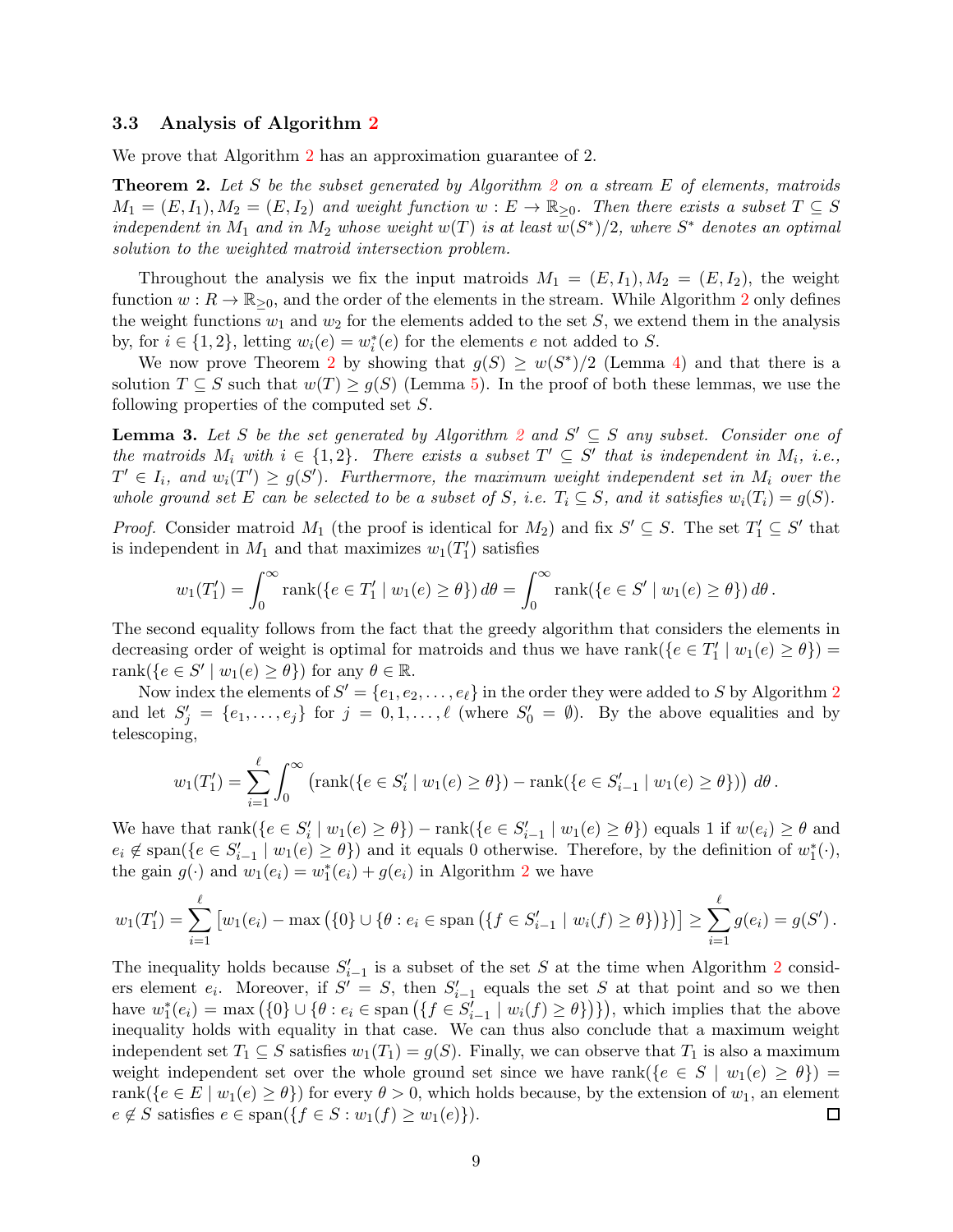<span id="page-9-1"></span>We can now relate the gain of the elements in  $S$  with the weight of an optimal solution.

**Lemma 4.** Let S be the subset generated by Algorithm [2.](#page-6-0) Then  $g(S) \geq w(S^*)/2$ .

*Proof.* We first observe that  $w_1(e) + w_2(e) \geq w(e)$  for every element  $e \in E$ . Indeed, for an element  $e \in S$ , we have by definition  $w(e) = g(e) + w_1^*(e) + w_2^*(e)$ , and  $w_i(e) = g(e) + w_i^*(e)$ , so  $w_1(e) + w_2(e) = 2g(e) + w_1^*(e) + w_2^*(e) = w(e) + g(e) > w(e)$ . In the other case, when  $e \notin S$  then  $w_1^*(e) + w_2^*(e) \ge w(e)$ , and  $w_i(e) = w_i^*(e)$ , so automatically,  $w_1(e) + w_2(e) \ge w(e)$ .

The above implies that  $w_1(S^*) + w_2(S^*) \geq w(S^*)$ . On the other hand, by Lemma [3,](#page-8-2) we have  $w_i(T_i) \geq w_i(S^*)$  (since  $T_i$  is a max weight independent set in  $M_i$  with respect to  $w_i$ ) and  $w_i(T_i) = g(S)$ , thus  $g(S) \ge w_i(S^*)$  for  $i = 1, 2$ .  $\Box$ 

We finish the proof of Theorem [2](#page-8-1) by proving that there is a  $T \subseteq S$  independent in both  $M_1$ and  $M_2$  such that  $w(T) \ge g(S)$ . As described in Section [3.2.1,](#page-7-0) we cannot select T using the greedy method. Instead, we select  $T$  using the concept of kernels studied in  $[Fle01]$ .

<span id="page-9-2"></span>**Lemma 5.** Let S be the subset generated by Algorithm [2.](#page-6-0) Then there exists a subset  $T \subseteq S$ independent in  $M_1$  and in  $M_2$  such that  $w(T) \geq g(S)$ .

*Proof.* Consider one of the matroids  $M_i$  with  $i \in \{1,2\}$  and define a total order  $\lt_i$  on E such that  $e \leq_i f$  if  $w_i(e) > w_i(f)$  or if  $w_i(e) = w_i(f)$  and e appeared later in the stream than f. The pair  $(M_i, \leq_i)$  is known as an ordered matroid. We further say that a subset E' of E dominates element e of E if  $e \in E'$  or there is a subset  $C_e \subseteq E'$  such that  $e \in span(C_e)$  and  $c < e$  for all elements c of  $C_e$ . The set of elements dominated by E' is denoted by  $D_{M_i}(E')$ . Note that if E' is an independent set, then the greedy algorithm that considers the elements of  $D_{M_i}(E')$  in the order  $\lt_i$  selects exactly the elements  $E'$ .

Theorem 2 in [\[Fle01\]](#page-19-5) says that for two ordered matroids  $(M_1, \leq_1), (M_2, \leq_2)$  there always is a set  $K \subseteq E$ , which is referred to as a  $M_1M_2$ -kernel, such that

- K is independent in both  $M_1$  and in  $M_2$ ; and
- $D_{M_1}(K) \cup D_{M_2}(K) = E.$

We use the above result on  $M_1$  and  $M_2$  restricted to the elements in S. Specifically we select  $T \subseteq S$  to be the kernel such that  $D_{M_1}(T) \cup D_{M_2}(T) = S$ . Let  $S_1 = D_{M_1}(T)$  and  $S_2 = D_{M_2}(T)$ . By Lemma [3,](#page-8-2) there exists a set  $T' \subseteq S_1$  independent in  $M_1$  such that  $w_1(T') \ge g(S_1)$ . As noted above, the greedy algorithm that considers the element of  $S_1$  in the order  $\lt_i$  (decreasing weights) selects exactly the elements in  $T$ . It follows by the optimality of the greedy algorithm for matroids that  $T$ is optimal for  $S_1$  in  $M_1$  with weight function  $w_1$ , which in turn implies  $w_1(T) \geq g(S_1)$ . In the same way, we also have  $w_2(T) \ge g(S_2)$ . By definition, for any  $e \in S$ , we have  $w(e) = w_1(e) + w_2(e) - g(e)$ . Together, we have  $w(T) = w_1(T) + w_2(T) - g(T) \ge g(S_1) + g(S_2) - g(T)$ . As elements from T are in both  $S_1$  and  $S_2$ , and all other elements are in at least one of both sets, we have  $g(S_1) + g(S_2) \ge g(S) + g(T)$ .  $g(S) + g(T)$ , and thus  $w(T) \ge g(S)$ .

## <span id="page-9-0"></span>4 Making the Algorithm Memory Efficient

We now modify Algorithm [2](#page-6-0) to only select elements with a significant gain, parametrized by  $\alpha > 1$ , and delete elements if we have too many in memory, parametrized by a real number y. If  $\alpha$  is close enough to 1 and  $y$  is large enough, then Algorithm [3](#page-11-0) is very close to Algorithm [2,](#page-6-0) and allows for a similar analysis. This method is very similar to the one used in [\[PS17\]](#page-19-3) and [\[GW18\]](#page-19-4), but our analysis is quite different.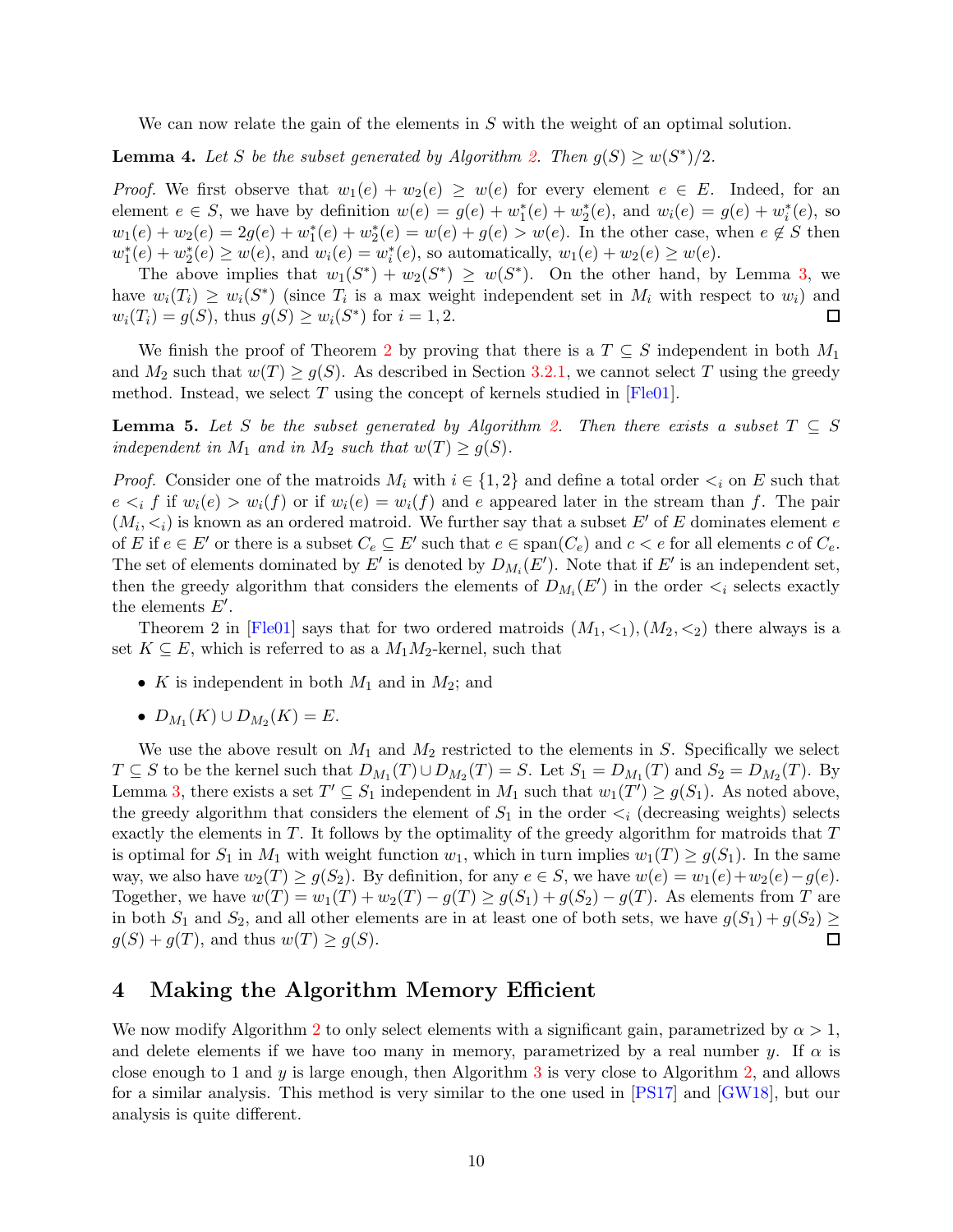More precisely, we take an element e only if  $w(e) > \alpha(w_1^*(e) + w_2^*(e))$  instead of  $w(e) >$  $w_1^*(e) + w_2^*(e)$ , and we delete elements if the ratio between two g weights becomes larger than  $y \left(\frac{g(e)}{g(e)}\right)$  $\frac{g(e)}{g(e')}$  > y). For technical purposes, we also need to keep independent sets  $T_1$  and  $T_2$  which maximize the weight functions  $w_1$  and  $w_2$  respectively. If an element with small g weight is in  $T_1$ or  $T_2$ , we do not delete it, as this would modify the  $w_i$ -weights and selection of coming elements. We show that this algorithm is a semi-streaming algorithm with an approximation guarantee of  $(2 + \varepsilon)$  for an appropriate selection of the parameters (see Lemma [7](#page-10-0) for the space requirement and Theorem [8](#page-11-1) for the approximation guarantee).

<span id="page-10-1"></span>**Lemma 6.** Let S be the subset generated by Algorithm [3](#page-11-0) with  $\alpha \geq 1$  and  $y = \infty$ . Then  $w(S^*) \leq$  $2\alpha g(S)$ .

*Proof.* We define  $w_{\alpha}: E \to \mathbb{R}$  by  $w_{\alpha}(e) = w(e)$  if  $e \in S$  and  $w_{\alpha}(e) = \frac{w(e)}{\alpha}$  otherwise. By construction, Algorithm [3](#page-11-0) and Algorithm [2](#page-6-0) give the same set  $S$ , and the same weight function  $g$ for this modified weight function. By Lemma [4,](#page-9-1)  $w_{\alpha}(S^*) \leq 2g(S)$ . On the other hand,  $w(S^*) \leq$  $\alpha w_{\alpha}(S^*)$ .

<span id="page-10-0"></span>**Lemma 7.** Let S be the subset generated generated by Algorithm [3](#page-11-0) with  $\alpha = 1 + \varepsilon$  and  $y = \frac{\min(r_1, r_2)}{\varepsilon^2}$  $\varepsilon^2$ and  $S^*$  be a maximum weight independent set, where  $r_1$  and  $r_2$  are the ranks of  $M_1$  and  $M_2$ respectively. Then  $w(S^*) \leq 2(1+2\varepsilon+o(\varepsilon))g(S)$ . Furthermore, at any point of time, the size of S is at most  $r_1 + r_2 + \min(r_1, r_2) \log_\alpha(\frac{y}{\varepsilon})$  $\frac{y}{\varepsilon}$ ).

*Proof.* We first prove that the generated set S satisfies  $w(S^*) \leq 2(1 + 2\varepsilon + o(\varepsilon))g(S)$  and we then verify the space requirement of the algorithm, i.e., that it is a semi-streaming algorithm.

Let us call  $S'$  the set of elements selected by Algorithm [3,](#page-11-0) including the elements deleted later. By Lemma [6,](#page-10-1) we have  $2\alpha g(S') \geq w(S^*)$ , so all we have to prove is that  $g(S') - g(S) \leq \varepsilon g(S)$ . We set  $i \in \{1,2\}$  to be the index of the matroid with smaller rank.

In our analysis, it will be convenient to think that the algorithm maintains the maximum weight independent set  $T_i$  of  $M_i$  throughout the stream. We have, at the arrival of an element e that is added to S, that the set  $T_i$  is updated as follows. If  $T_i \cup \{e\} \in I_i$  then e is simply added to  $T_i$ . Otherwise, before updating  $T_i$ , there is an element  $e^* \in T_i$  such that  $w_i(e^*) = w_i^*(e)$  and  $T_i \setminus \{e^*\} \cup \{e\}$  is maximum weight independent set in  $M_i$  with respect to  $w_i$ . Thus we can speak of elements which are *replaced* be another element in  $T_i$ . By construction, if e replaces f in  $T_i$ , then  $w_i(e) > \alpha w_i(f)$ .

We can now divide the elements of  $S'$  into stacks in the following way: If e replaces an element f in  $T_i$ , then we add e on top of the stack containing f, otherwise we create a new stack containing only e. At the end of the stream, each element  $e \in T_i$  is in a different stack, and each stack contains exactly one element of  $T_i$ , so let us call  $S'_e$  the stack containing e whenever  $e \in T_i$ . We define  $S_e$ to be the restriction of  $S'_e$  to S. In particular, each element from S' is in exactly one  $S'_e$  stack, and each element from S is in exactly one  $S_e$  stack. For each stack  $S'_e$ , we set  $e_{del}(S'_e)$  to by the highest element of  $S'_e$  which was removed from S. By construction,  $g(S'_e) - g(S_e) \leq w_i(e_{del}(S'_e))$ . On the other hand,  $w_i(f) < \frac{1}{\varepsilon}g(f)$  for any element  $f \in S'$  (otherwise we would not have selected it), so  $g(S'_e) - g(S_e) < \frac{1}{\varepsilon} g(\tilde{e}_{del}(S'_e))$ . As  $e_{del}(S'_e)$  was removed from S, we have  $g(e_{del}(S'_e)) < \frac{g_{max}}{y}$  $\frac{ax}{y}$ . As there are exactly  $r_i$  stacks, we get  $g(S') - g(S) < r_i \frac{g_{max} \varepsilon^2}{r_i \varepsilon} = \varepsilon g_{max} \leq \varepsilon g(S)$ .

We now have to prove that the algorithm fits the semi-streaming criteria. In fact, the size of S never exceeds  $r_1 + r_2 + r_i \log_\alpha(\frac{y}{\varepsilon})$  $\frac{y}{\varepsilon}$ ). By the pigeonhole principle, if S has at least  $r_i \log_\alpha(\frac{y}{\varepsilon})$  $\frac{y}{\varepsilon}$ ) elements, then there is at least one stack  $S_e$  which has at least  $\log_\alpha(\frac{y}{\varepsilon})$  $\frac{y}{\varepsilon}$ ) elements. By construction, the  $w_i$ weight increases by a factor of at least  $\alpha$  each time we add an element on the same stack, so the  $w_i$  weight difference between the lowest and highest element on the biggest stack would be at least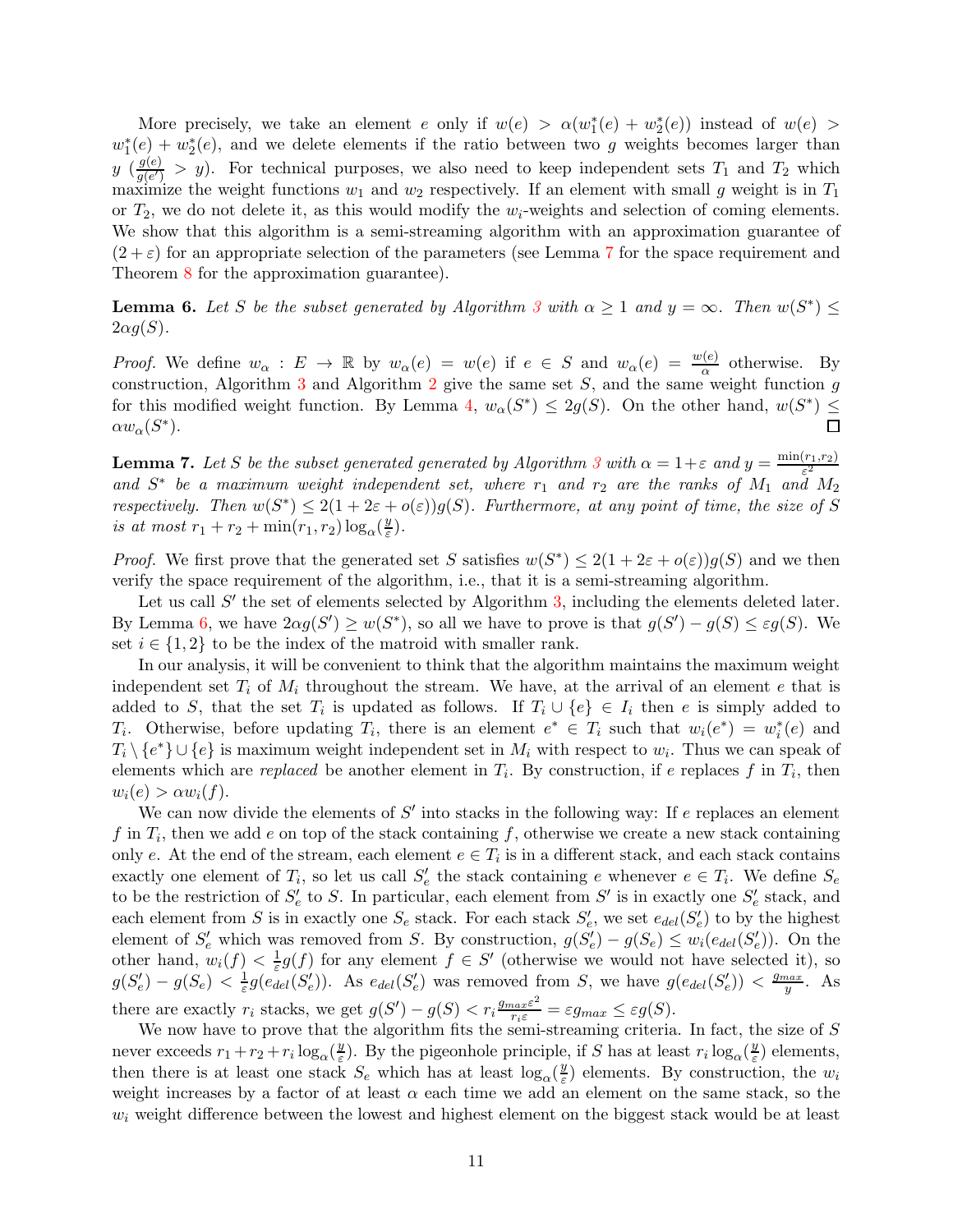$\overline{y}$  $\frac{y}{\varepsilon}$ . As  $w_i(f) < \frac{1}{\varepsilon}g(f)$ , the g weight difference would be at least y, and we would remove the lowest element, unless it was in  $T_1$  or  $T_2$ .

 $\Box$ 

<span id="page-11-1"></span>**Theorem 8.** Let S be the subset generated by running Algorithm [3](#page-11-0) with  $\alpha = 1 + \varepsilon$  and  $y =$  $min(r_1,r_2)$  $\frac{(r_1,r_2)}{\varepsilon^2}$ . Then there exists a subset  $T \subseteq S$  independent in  $M_1$  and in  $M_2$  such that  $w(T) \geq g(S)$ . Furthermore, T is a  $2(1+2\varepsilon+o(\varepsilon))$ -approximation for the intersection of two matroids.

*Proof.* Let S<sup>\*</sup> be a maximum weight independent set. By Lemma [7,](#page-10-0) we have  $2(1+2\varepsilon+o(\varepsilon)g(S) \geq$  $w(S^*)$ . By Lemma [5](#page-9-2) we can select an independent set T with  $w(T) \ge g(S)$  if the algorithm does not delete elements. Let  $S'$  be the set of elements selected by Algorithm [3,](#page-11-0) including the elements deleted later. As long as we do not delete elements from  $T_1$  or  $T_2$  $T_2$ , Algorithm 2 restricted to S' will select the same elements, with the same weights, so we can consider  $S'$  to be generated by Algorithm [2.](#page-6-0) We now observe that all the arguments used in Lemma [5](#page-9-2) also work for a subset of S', in particular, it is also true for S that we can find an independent set  $T \subseteq S$  such that  $w(T) \geq g(S)$ .

Remark 9. Algorithm [3](#page-11-0) is not the most efficient possible in terms of memory, but is aimed to be simpler instead. Using the notion of stacks introduced in the proof of Lemma [7,](#page-10-0) it is possible to modify the algorithm and reduce the memory requirement by a factor  $\log(\min(\operatorname{rank}(M_1),\operatorname{rank}(M_2)))$ .

Remark 10. The techniques of this section can also be used in the case when the ranks of the matroids are unknown. Specifically, the algorithm can maintain the stacks created in the proof of Lemma [7](#page-10-0) and allow for an error  $\varepsilon$  in the first two stacks created, an error of  $\varepsilon/2$  in the next 4 stacks, and in general an error of  $\varepsilon/2^i$  in the next  $2^i$  stacks.

**Remark 11.** It is easy to construct examples where the set S only contains a 2 $\alpha$ -approximation (for example with bipartite graphs), so up to a factor  $\varepsilon$  our analysis is tight.

#### <span id="page-11-0"></span>Algorithm 3 Semi-streaming adaptation of Algorithm [2](#page-6-0)

**Input:** A stream of the elements and 2 matroids (which we call  $M_1, M_2$ ) on the same ground set E, a real number  $\alpha > 1$  and a real number y.

**Output:** A set  $X \subseteq E$  that is independent in both matroids.

Whenever we write an assignment of a variable with subscript i, it means we do it for  $i = 1, 2$ .  $S \leftarrow \emptyset$ 

for element e in the stream do calculate  $w_i^*(e) = \max (\{0\} \cup \{\theta : e \in \text{span}_{M_i} (\{f \in S \mid w_i(f) \ge \theta\})\}).$ if  $w(e) > \alpha(w_1^*(e) + w_2^*(e))$  then  $g(e) \leftarrow w(e) - w_1^*(e) - w_2^*(e)$  $S \leftarrow S \cup \{e\}$  $w_i(e) \leftarrow g(e) + w_i^*(e)$ Let  $T_i$  be a maximum weight independent set of  $M_i$  with respect to  $w_i$ . Let  $g_{max} = \max_{e \in S} g(e)$ Remove all elements  $e' \in S$ , such that  $y \cdot g(e') < g_{max}$  and  $e' \notin T_1 \cup T_2$  from S. end if end for return a maximum weight set  $T \subseteq S$  that is independent in  $M_1$  and  $M_2$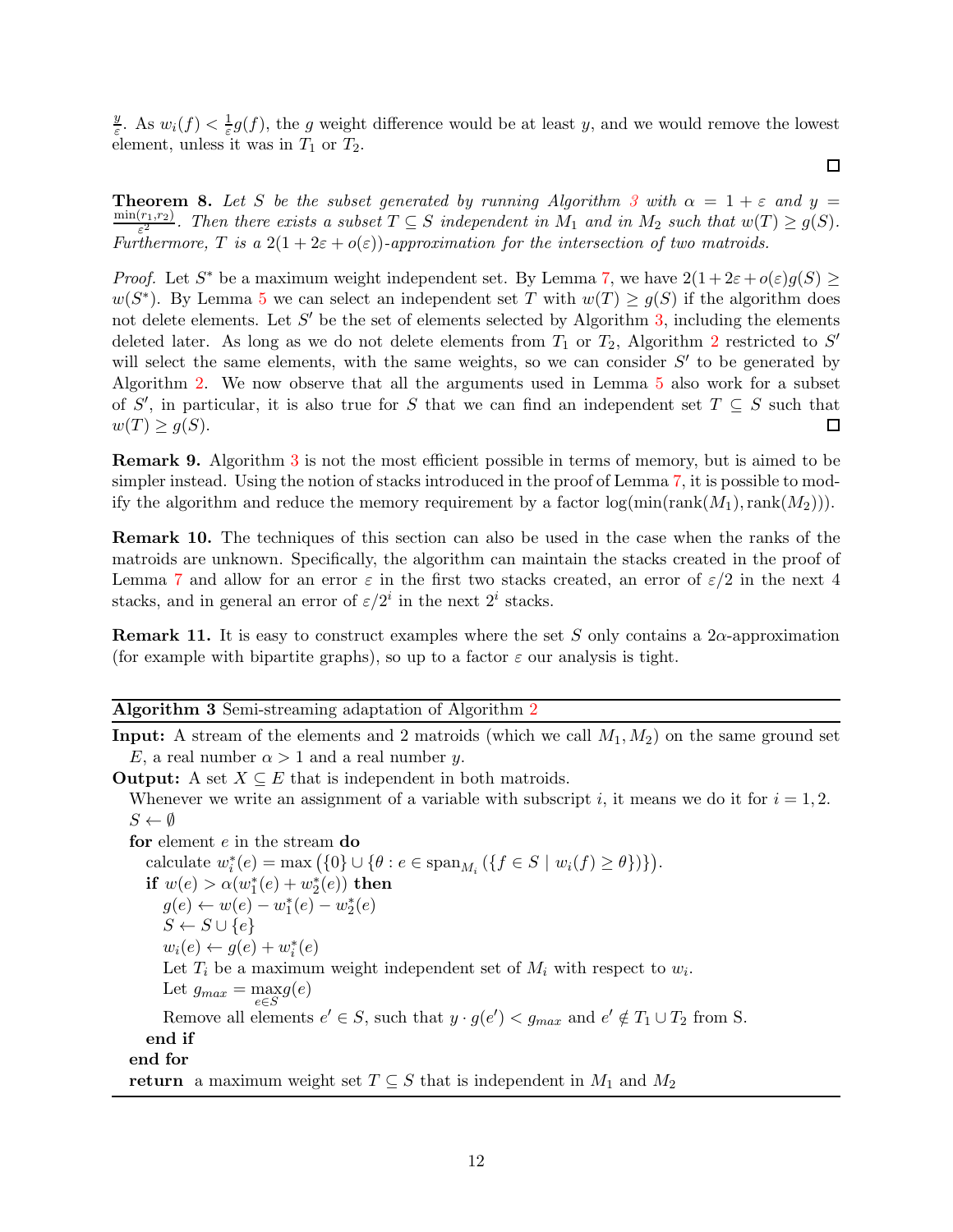### <span id="page-12-0"></span>5 Extension to submodular functions

In this section, we consider the problem of submodular matroid intersection in the semi-streaming model. We first give the definition of a submodular function and then formally define our problem.

**Definition 12** (Submodular function). A set function  $f: 2^E \to \mathbb{R}$  is submodular if it satisfies that for any two sets  $A, B \subseteq E, f(A) + f(B) \ge f(A \cup B) + f(A \cap B)$ . For any two sets  $A, B \subseteq E$ , let  $f(A | B) := f(A \cup B) - f(B)$ . For any element e and set  $A \subseteq E$ , let  $f(e | A) := f(A \cup \{e\} | A)$ . Now, an equivalent and more intuitive definition for  $f$  to be submodular is that for any two sets  $A \subseteq B \subseteq E$ , and  $e \in E \setminus B$ , it holds that  $f(e \mid A) \geq f(e \mid B)$ . The function f is called monotone if for any element  $e \in E$  and set  $A \subseteq E$ , it holds that  $f(e | A) \geq 0$ .

Given the above definition, we can formally define our problem now. Here, we are given an oracle access to two matroids  $M_1 = (E, I_1), M_2 = (E, I_2)$  on a common ground set E and an oracle access to non-negative submodular function  $f: 2^E \to \mathbb{R}_{\geq 0}$  on the powerset of the elements of the ground set. The goal is to find a subset  $X \subseteq E$  that is independent in both matroids, i.e.,  $X \in I_1$ and  $X \in I_2$ , and whose weight  $f(X)$  is maximized.

Our Algorithm [4](#page-13-0) is a straightforward generalization of Algorithm [2](#page-6-0) and Algorithm 1 of [\[LW20\]](#page-19-6). Since, the weight of an element e now depends on the underlying set it would be added to, we (naturally) define the weight of  $e$  to be the additional value  $e$  provides after adding it to set  $S$ , i.e.  $w(e) = f(e | S)$ . If e provides S a good enough value, i.e,  $f(e | S) \ge \alpha(w_1^*(e) + w_2^*(e))$ , we add it to set S but with a probability q now. This probability q is the most important difference between Algorithm [3](#page-11-0) and Algorithm [4.](#page-13-0) This is a trick that we borrow from the Algorithm 1 of [\[LW20\]](#page-19-6) which is useful when f is non-monotone because of the following Lemma 2.2 of  $[BFNS14]$ .

<span id="page-12-1"></span>**Lemma 13** (Lemma 2.2 in [\[BFNS14\]](#page-18-5)). Let  $h: 2^E \to \mathbb{R}_{\geq 0}$  be a non-negative submodular function, and let S be a a random subset of E containing every element of M with probability at most  $q(not)$ necessarily independently), then  $E[h(S)] \geq (1-q)h(\emptyset)$ .

In our proof, we can relate the weight of the set that we pick and the value  $f(S^* \cup S_f)$  where  $S_f$  denotes the elements in the stack when algorithm stops and  $S^*$  denotes the set of optimum elements. If the function f is monotone, this is sufficient as  $f(S^* \cup S_f) \ge f(S^*)$ . This, however, is not true if function  $f$  is non-monotone. Here, one can use the Lemma  $13$  with the function  $h(T) = f(T \cup S^*)$ . This enables us to conclude that  $\mathbb{E}[f(S^* \cup S_f)] \geq (1-q)f(S^*)$ .

### 5.1 Analysis of Algorithm [4](#page-13-0)

We extend the analysis of Section [4](#page-9-0) by using ideas from [\[LW20\]](#page-19-6) to analyze our algorithm. Before going into the technical details, we give a brief overview of our analysis. For sake of intuition, we assume that the Algorithm [4](#page-13-0) does not delete elements and also does not skip elements with probability  $1 - q$ . Then, due to the fact that the weight of an element e is the additional value it provides to the current set S, one can relate the weight of the independent set picked with the weight of the optimal solution given the set  $S_f$  i.e.,  $f(S^* | S_f)$  by basically using the analysis of the previous section. However, this is not enough as the weight of the optimal solution is  $f(S^*)$ . But, we can still relate the gain of  $S_f$  to  $f(S_f)$  similar to [\[LW20\]](#page-19-6) which helps us relate  $f(S^* \cup S_f)$ and weight of our solution. In order to extend it to the case when elements are skipped with probability  $1 - q$ , we show the above to hold in expectation similar to [\[LW20\]](#page-19-6) which is helpful for dealing with non-monotone functions because of Lemma [13.](#page-12-1) Finally, we remark that one can use an analysis similar to Section [4,](#page-9-0) to show that the effect of deleting elements does not affect the weight of solution by a lot.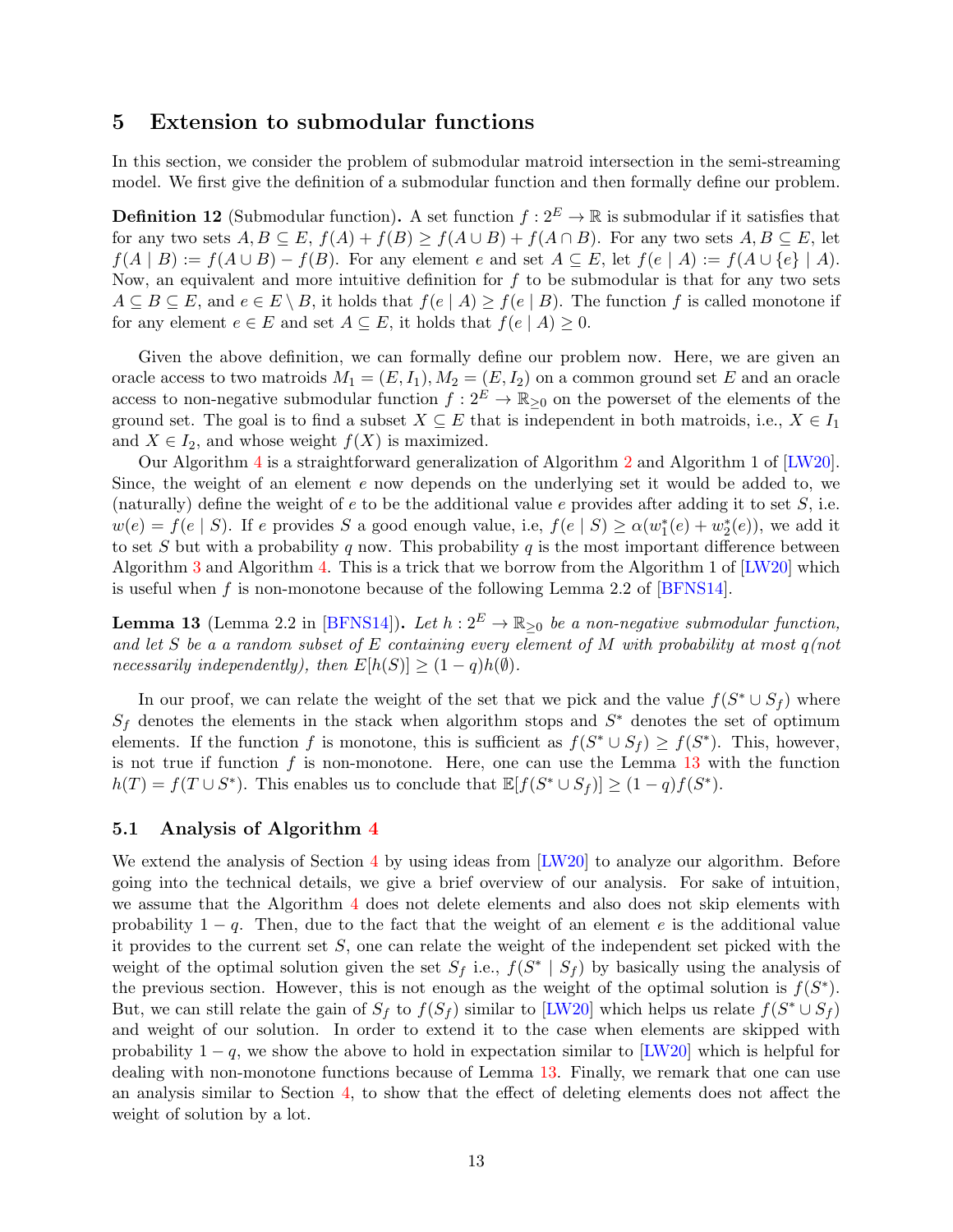<span id="page-13-0"></span>Algorithm 4 Extension of Algorithm [3](#page-11-0) to submodular functions

- **Input:** A stream of the elements and 2 matroids (which we call  $M_1, M_2$ ) on the same ground set E, a submodular function  $f: 2^E \mapsto \mathbb{R}$ , a real number  $\alpha \geq 1$ , a real number q such that  $0 \leq q \leq 1$ and a real number  $y$ .
- **Output:** A set  $X \subseteq E$  that is independent in both matroids. Whenever we write an assignment of a variable with subscript i, it means we do it for  $i = 1, 2$ .  $S \leftarrow \emptyset$ for element e in the stream do

calculate  $w_i^*(e) = \max (\{0\} \cup \{\theta : e \in \text{span}_{M_i} (\{f \in S \mid w_i(f) \ge \theta\})\}).$ if  $f(e | S) > \alpha(w_1^*(e) + w_2^*(e))$  then with probability  $1 - q$ , continue;  $\{\frac{\}{8}$  ( $\frac{\}{8}$  e with probability  $1 - q$ .)  $g(e) \leftarrow f(e | S) - w_1^*(e) - w_2^*(e)$  $S \leftarrow S \cup \{e\}$  $w_i(e) \leftarrow g(e) + w_i^*(e)$ Let  $T_i$  be a maximum weight independent set of  $M_i$  with respect to  $w_i$ . Let  $g_{max} = \max_{e \in S} g(e)$ Remove all elements  $e' \in S$ , such that  $y \cdot g(e') < g_{max}$  and  $e' \notin T_1 \cup T_2$  from S. end if end for return a maximum weight set  $T \subseteq S$  that is independent in  $M_1$  and  $M_2$ 

Let  $S_f$  denote the set S generated when the algorithm stops and  $S'_f$  denote the union of  $S_f$  and the elements that were deleted by the algorithm. For sake of analysis, we define the weight function  $w: E \to \mathbb{R}$  of an element e to be the additional value it provided to the set S when it appeared in the stream, i.e.,  $w(e) = f(e | S)$ . Like before, we extend the definition of weight functions  $w_1$  and  $w_2$  for an element e that is not added to S as  $w_i(e) = w_i^*(e)$  for  $i \in \{1,2\}$ . We note here that all the functions defined above are random variables which depend on the internal randomness of the algorithm. Unless we explicitly mention it, we generally talk about statements with respect to any fixed realization of the internal random choices of the algorithm.

In our analysis, we will prove properties about our algorithm that are already proven for Algorithms [2](#page-6-0) and [3](#page-11-0) in the previous sections. Our proof strategy will be simply running Algorithm [2](#page-6-0) or [3](#page-11-0) with the appropriate weight function which will mimick running our original algorithm. Hence, we will prove these statements in a black-box fashion. A weight function that we will use repeatedly in our proofs is  $w': E \to \mathbb{R}_{\geq 0}$  where  $w'(e) = w(e)$  if  $e \in S'_f$ , otherwise  $w'(e) = 0$ . This basically has the effect of discarding elements not in  $S_f'$  i.e, elements that were never picked by the algorithm either because they did not provide a good enough value or because they did but were still skipped.

<span id="page-13-1"></span>**Lemma 1[4](#page-13-0).** Consider the set  $S_f'$  which is the union of  $S_f$  generated by the Algorithm 4 and the elements it deletes. Then a maximum weight independent set in  $M_i$  for  $i \in \{1,2\}$  over the whole ground set E can be selected to be a subset of  $S'_f$ , i.e.  $T_i \subseteq S'_f$  and it satisfies  $w_i(T_i) = g(S'_f)$ .

*Proof.* Consider running the Algorithm  $2$  with weight function  $w'$ . Notice that doing this generates a stack containing exactly the elements in the set  $S_f'$  and exactly the same functions  $w_1, w_2$  and g. Now by applying Lemma [3,](#page-8-2) we get our result. □

<span id="page-13-2"></span>We prove the following lemma similar to  $[{\rm LW20}]$  which relates the gain of elements in  $S_f'$  to the weight of the optimal solution given the set  $S'_f$  i.e,  $f(S^* | S'_f)$ . Notice that the below lemma holds only in expectation for  $q \neq 1$ .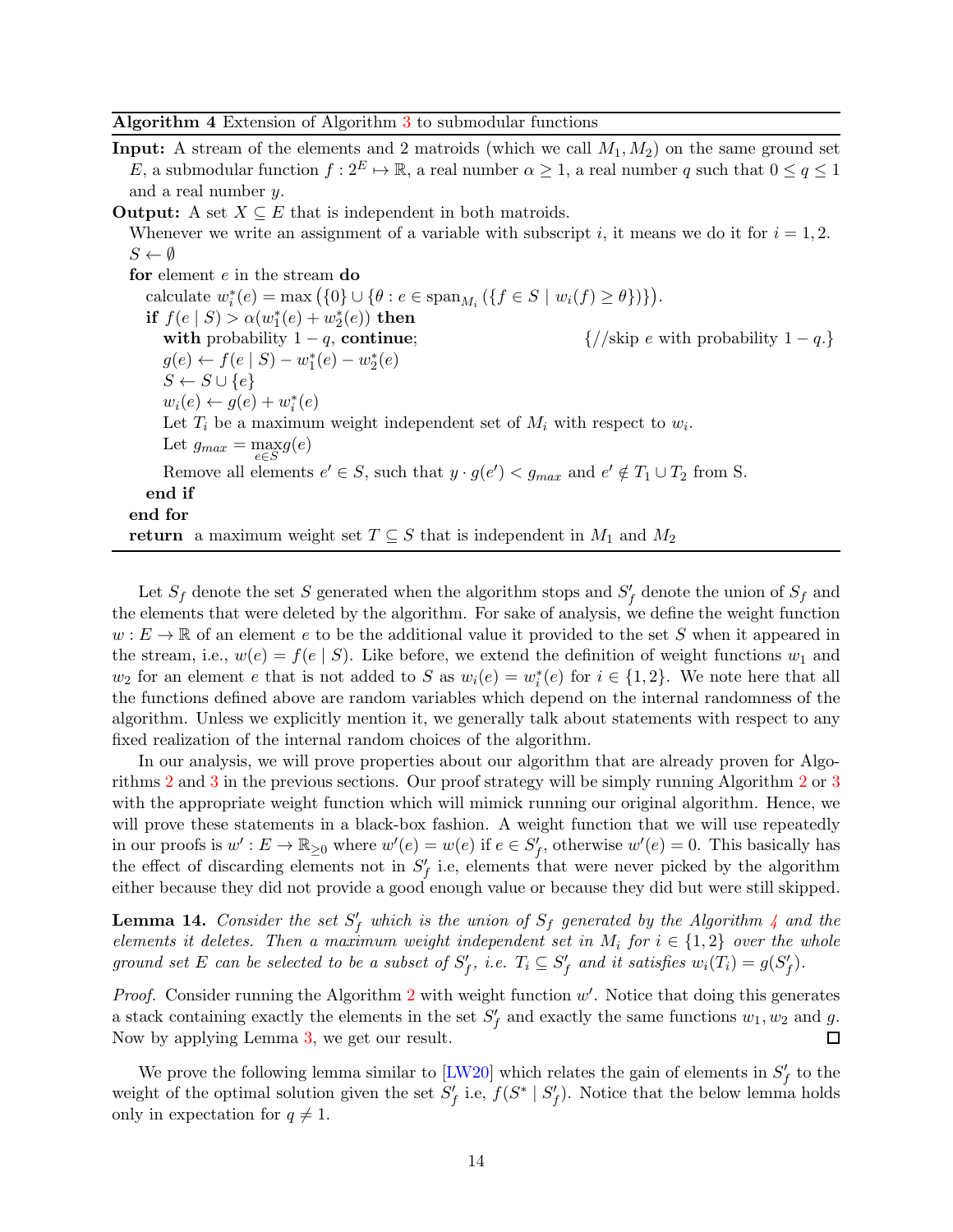**Lemma 15.** Denote the set  $S'_f$  which is the union of  $S_f$  generated by the Algorithm [4](#page-13-0) with  $q \in$  $\{1/(2\alpha+1),1\}$  and the elements it deletes. Then,  $\mathbb{E}[f(S^* | S'_f)] \leq 2\alpha \mathbb{E}[g(S'_f)]$ .

*Proof.* We first prove the lemma for  $q = 1$  as the proof is easier than that for  $q = 1/(2\alpha + 1)$ . Consider running the Algorithm [2](#page-6-0) with weight function  $w'' : E \to \mathbb{R}_{\geq 0}$  defined as follows. If  $e \in S'_f$ ,  $w''(e) = w(e)$ , else  $w''(e) = w(e)/\alpha$ . Notice that doing this generates a stack containing exactly the elements in the set  $S_f'$  and exactly the same functions  $w_1, w_2$  and g. Now by applying Lemma [4,](#page-9-1) we get that  $w(S^*) \leq 2\alpha g(S'_f)$ . By submodularity, we get  $f(S^* | S'_f) \leq 2\alpha g(S'_f)$ .

Now, we prove the lemma for  $q = 1/(2\alpha + 1)$ . We first define  $\lambda : E \to \mathbb{R}$  for an element  $e \in E$  as  $\lambda(e) = f(e \mid S'_f)$ . Notice that, by submodularity of f and definition of  $\lambda$ , we have  $f(S^* | S'_f) \leq \lambda(S^*)$ . Hence, it suffices to prove  $\mathbb{E}[\lambda(S^*)] \leq 2\alpha \mathbb{E}[g(S'_f)]$ . We prove this below.

Let the event that the element  $e \in E$  does not give us a good enough value i.e, it satisfies  $\alpha(w_1^*(e) + w_2^*(e)) \ge w(e)$  be  $R_e$ . We have two cases to consider now.

- 1. The first is when  $R_e$  is true. Then, for any fixed choice of randomness of the algorithm for which  $R_e$  is true, we argue as follows. By definition,  $w_i(e) = w_i^*(e)$ . Hence,  $\alpha(w_1(e) + w_2(e)) \ge$  $w(e)$ . Also,  $w(e) = f(e | S)$  where S is the stack when e appeared in the stream. As  $S \subseteq S'_{f}$ , by submodularity and definition of  $\lambda$ , we get that  $w(e) \geq \lambda(e)$ . Hence, we also get that  $\alpha \mathbb{E}[w_1(e) + w_2(e)|R_e] \geq \mathbb{E}[\lambda(e)|R_e].$
- 2. The second is when  $R_e$  is false. Then, for any fixed choice of randomness of the algorithm for which  $R_e$  is false, we argue as follows. Here, e is picked with probability q given the set S at the time e appeared in the stream. If we pick e, then  $w_1(e) + w_2(e) = g(e) + w_1^*(e) + g(e) + w_2^*(e) =$  $2w(e) - w_1^*(e) - w_2^*(e)$ . Otherwise, if we do not pick e, then  $w_1(e) + w_2(e) = w_1^*(e) + w_2^*(e)$ . Hence, the expected value of  $w_1(e) + w_2(e)$  satisfies,

$$
\mathbb{E}[w_1(e) + w_2(e)|\neg R_e, S] = 2qw(e) + (1 - 2q)(w_1^*(e) + w_2^*(e)) \ge 2qw(e).
$$

The last inequality follows as we have  $q = 1/(2\alpha + 1) \leq 1/2$ . By the choice of q and submodularity, we get that  $\alpha \mathbb{E}[w_1(e) + w_2(e)| \neg R_e, S] \geq 2q\alpha w(e) = (1-q)w(e) \geq (1-q)\lambda(e)$ . By law of total expectation and conditioned on  $R_e$  not taking place we get,  $\alpha \mathbb{E}[w_1(e) +$  $w_2(e)|\neg R_e| \geq \mathbb{E}[\lambda(e)|\neg R_e].$ 

Finally by the law of total expectation and the points 1 and 2, we obtain that  $\alpha \mathbb{E}[w_1(e) +$  $w_2(e) \geq \mathbb{E}[\lambda(e)]$  holds for any element  $e \in E$ . Applying this to elements of  $S^*$ , we get that  $\alpha \mathbb{E}[w_1(S^*) + w_2(S^*)] \geq \mathbb{E}[\lambda(S^*)]$ . On the other hand, by Lemma [14,](#page-13-1) we have  $w_i(T_i) \geq w_i(S^*)$ (since  $T_i$  is a max weight independent set in  $M_i$  with respect to  $w_i$ ) and  $w_i(T_i) = g(S'_f)$ , thus  $g(S'_f) \ge w_i(S^*)$  for  $i = 1, 2$ . Hence, we get that  $\mathbb{E}[\lambda(S^*)] \le 2\alpha \mathbb{E}[g(S'_f)]$ . □

Since, we would like the relate the gain of elements in  $S_f'$  to the optimal solution we bound the value of  $f(S'_f)$  in terms of the gain below similar to [\[LW20\]](#page-19-6).

<span id="page-14-0"></span>**Lemma 16.** Consider the set  $S_f'$  which is the union of  $S_f$  generated by the Algorithm [4](#page-13-0) and the elements it deletes. Then,  $g(S'_f) \geq (1 - 1/\alpha) f(S'_f)$ .

*Proof.* By definition, any element  $e \in S_f'$ , should have satisfied  $w(e) \ge \alpha(w_1^*(e) + w_2^*(e))$ . Hence,  $g(e) \geq w(e) - w(e)/\alpha$ . Summing over all elements in  $S_f'$ , we get  $g(S_f') \geq (1 - 1/\alpha)w(S_f') \geq f(S_f')$ where last inequality (not an equality as  $S_f'$  also contains deleted elements) follows by definition of  $w$  and submodularity of  $f$ .  $\Box$ 

<span id="page-14-1"></span>Our algorithm only has the set  $S_f$  and not  $S'_f$  which also includes the deleted elements. Hence, in our next lemma, we prove that the gain of elements in these two sets is roughly the same.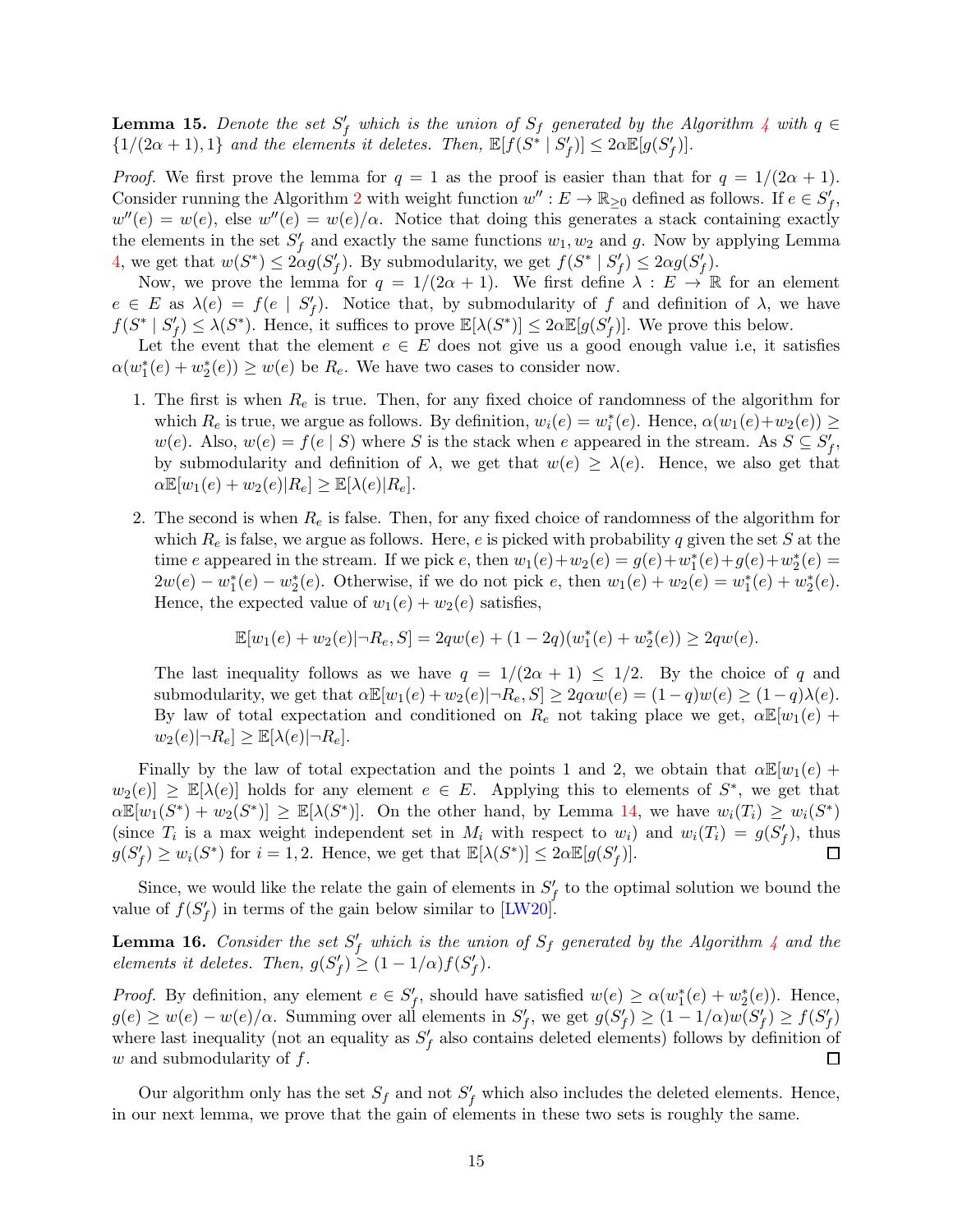**Lemma 17.** Consider the set  $S_f'$  which is the union of  $S_f$  generated by running the Algorithm [4](#page-13-0) with  $\alpha > 1$ ,  $y = \min(r_1, r_2)/\delta^2$  for any  $\delta$ , such that  $0 < \delta \leq \alpha - 1$  and the elements it deletes. Here,  $r_i$  is the rank of  $M_i$  for  $i \in \{1,2\}$ . Then,  $g(S'_f) - g(S_f) \leq \delta g(S_f)$ . Moreover, at any point during the execution, S contains at most  $r_1 + r_2 + \min(r_1, r_2) \log_{\alpha}(\frac{y}{\alpha - \alpha})$  $\frac{y}{\alpha-1}$ ) elements.

*Proof.* Consider running the Algorithm  $3$  with weight function  $w'$ . Notice that doing this generates a stack containing exactly the elements as in the set  $S_f$ , exactly the same set of deleted elements and exactly the same functions  $w_1, w_2$  and g. Moreover, this generates the exact same stacks as the Algorithm [4](#page-13-0) at every point of execution. Now by the proof of Lemma [7,](#page-10-0) we get our result.  $\Box$ 

<span id="page-15-0"></span>Lastly, we prove that there exists a set  $T$  that is independent in both matroids and has a weight at least the gain of the elements in  $S_f$ .

**Lemma 18.** Let  $S_f$  be the subset generated by Algorithm [4.](#page-13-0) Then there exists a subset  $T \subseteq S$ independent in  $M_1$  and in  $M_2$  such that  $w(T) \geq g(S_f)$ .

Proof. Consider running the Algorithm  $3$  with weight function  $w'$ . Recall that for any element  $e \in S_f'$ ,  $w'(e) = w(e)$ , otherwise  $w'(e) = 0$ . Notice that doing this generates a stack containing exactly the elements as in the set  $S_f$  and exactly the same functions  $w_1, w_2$  and g. The result follows by Theorem [8.](#page-11-1) □

Now, we have all the lemmas to prove our main theorem which we state below.

**Theorem 19.** The subset  $S_f$  generated by Algorithm [4](#page-13-0) with  $\alpha > 1$ ,  $q \in \{1/(2\alpha + 1), 1\}$  and  $y = \min(r_1, r_2)/\delta^2$  for any  $\delta$ , such that  $0 < \delta \leq \alpha - 1$  contains a  $(4\alpha^2 - 1)/(2\alpha - 2) + O(\delta)$ approximation in expectation for the intersection of two matroids with respect to a non-monotone submodular function f. This is optimized by taking  $\alpha = 1 + \sqrt{3}/2$ , resulting in an approximation ratio of  $4+2\sqrt{3}+O(\delta) \sim 7.464$ . Moreover, the same algorithm run with  $q = 1$  and  $y = \min(r_1, r_2)/\delta^2$ is  $(2\alpha + \alpha/(\alpha-1)) + O(\delta)$  approximate if f is monotone. This is optimized by taking  $\alpha = 1 + 1/\sqrt{2}$ , which yields a  $3 + 2\sqrt{2} + O(\delta) \sim 5.828$  approximation.

*Proof.* By Lemmas [15](#page-13-2) and [16,](#page-14-0) we have that  $2\alpha \mathbb{E}[g(S'_f)] \geq \mathbb{E}[f(S^* | S'_f)]$  and  $g(S'_f)(\alpha/(\alpha-1)) \geq$  $f(S'_f)$ . Combining them, we get,

$$
(2\alpha + \alpha/(\alpha - 1))\mathbb{E}[g(S'_f)] \ge \mathbb{E}[f(S'_f) + f(S^* | S'_f)] = \mathbb{E}[f(S^* \cup S'_f)].
$$

By Lemma [17,](#page-14-1) we also get that  $g(S'_f) - g(S_f) \leq \delta g(S_f)$ . This gives us that

$$
(2\alpha + \alpha/(\alpha - 1))(1 + \delta)\mathbb{E}[g(S_f)] \ge \mathbb{E}[f(S^* \cup S'_f)].
$$

Now, by Lemma [18,](#page-15-0) there exists a subset  $T \subseteq S_f$  independent in  $M_1$  and  $M_2$  such that  $w(T) \geq$  $g(S_f)$ . By definition of w, and submodularity of f, we get that  $f(T) \geq w(T)$ . This in turn implies,  $f(T) \ge g(S_f)$ . This gives us that

$$
(2\alpha + \alpha/(\alpha - 1))(1 + \delta)\mathbb{E}[f(T)] \ge \mathbb{E}[f(S^* \cup S'_f)].
$$

Notice that the above inequality also holds if  $q = 1$  as all the above arguments also work if  $q = 1$ . Hence, if f is monotone, we get  $f(S^* \cup S_f) \ge f(S^*)$  which gives us our desired inequality by rearranging terms. However, if  $f$  is non-monotone one has to work a little more which we show below.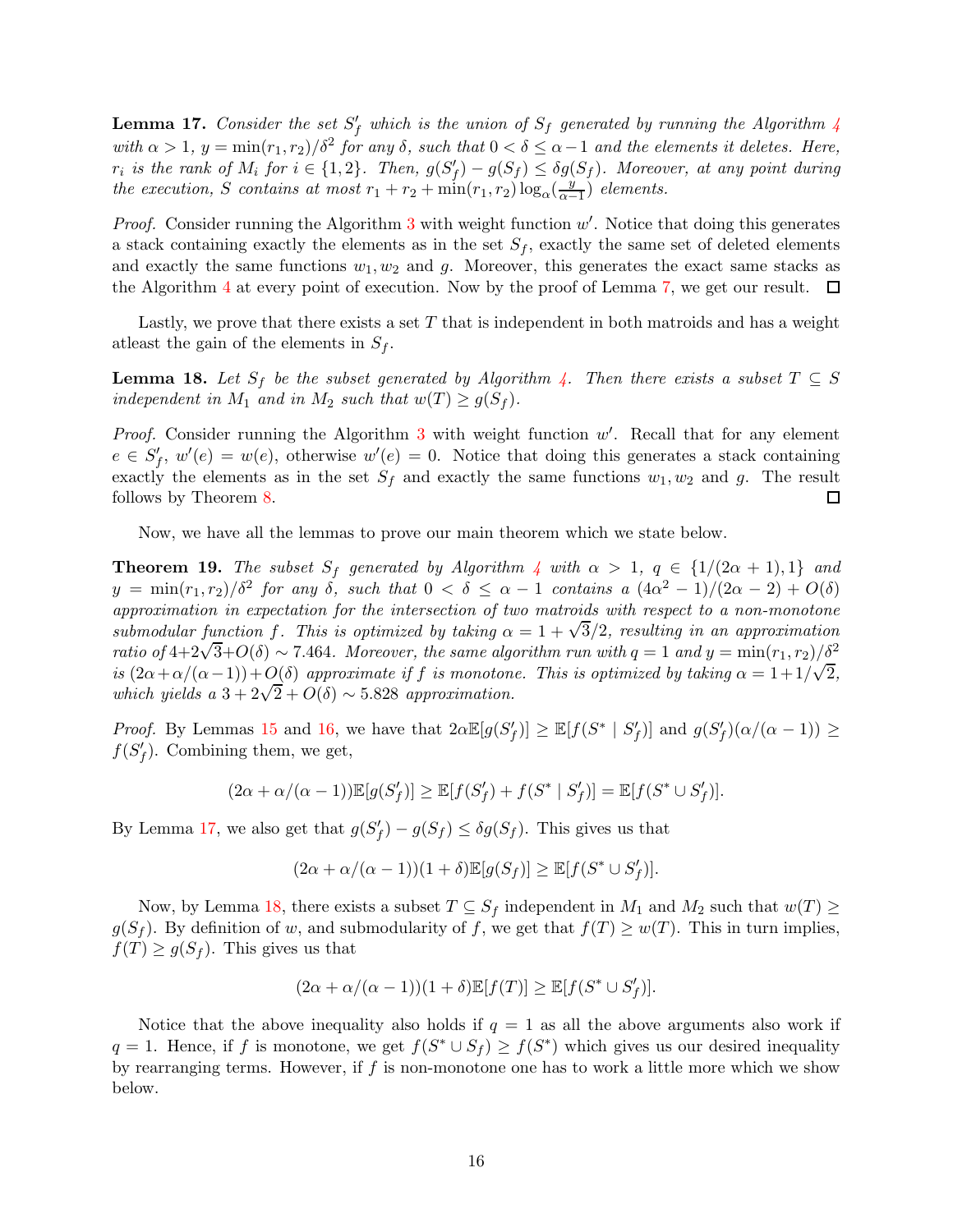To deal with the case when f is non-monotone, we use Lemma [13](#page-12-1) and take  $h(T) = f(S^* \cup T)$ for any  $T \subseteq E$  within the lemma statement, to get that  $\mathbb{E}[f(S^* \cup S'_f)] \geq (1-q)f(S^*)$  as every element of E appears in  $S_f'$  with probability at most q. Putting everything together, we get that

$$
(2\alpha + \alpha/(\alpha - 1))(1 + \delta)\mathbb{E}[f(T)] \ge (1 - q)f(S^*).
$$

Now, substituting the value of  $q = 1/(2\alpha + 1)$  and rearranging terms, we get the desired inequality.  $\Box$ 

Remark 20. We can exactly match the approximation ratios in [\[LW20\]](#page-19-6) i.e, without the extra additive factor of  $O(\delta)$  by not deleting elements. Moreover, S stores at most  $O(\min(r_1, r_2) \log_{\alpha} |E|)$ elements at any point if we assume that values of f are polynomially bounded in  $|E|$ , an assumption that the authors in [\[LW20\]](#page-19-6) make.

## <span id="page-16-0"></span>6 More than two matroids

We can easily extend Algorithm  $3$  to the intersection of k matroids (see Algorithm  $5$  for details). Most results remain true, in particular, we can have  $kg(S) \ge (1 + \varepsilon)w(S^*)$  by carefully selecting  $\alpha$ and  $y$ . The only part which does not work is the selection of the independent set from  $S$ . Indeed, matroid kernels are very specific to two matroids. We now prove that a similar approach fails, by proving that the logical generalization of kernels to 3 matroids is wrong, and that a counter-example can arise from Algorithm [5.](#page-18-6) Thus, any attempt to find a  $k + \varepsilon$  approximation using our techniques must bring some fundamentally new idea. Still, we conjecture that the generated set S contains such an approximation.

<span id="page-16-1"></span>**Proposition 21.** There exists a set S and 3 matroids  $(S, I_1), (S, I_2), (S, I_3)$  such that there does not exist a set  $T \subseteq S$  such that  $S = D_{M_1}(T) \cup D_{M_2}(T) \cup D_{M_3}(T)$  (see Lemma [5](#page-9-2) for a definition of  $D_{M_i}(T))$  and  $T$  is independent in  $M_1, M_2$  and  $M_3$  where  $<_i$  is given by  $w_i$  generated by Algorithm [5](#page-18-6) (for  $\alpha$  sufficiently small).

*Proof.* We set  $S = \{a, x, y, z, b\}$ , which are given in this order to Algorithm [5.](#page-18-6) We now define  $I_1, I_2, I_3$  in the following way. A set of 2 elements is in  $I_i$  if and only if:

-In  $I_1$  if it is not  $\{a, x\}$ 

- -In  $I_2$  if it is not  $\{a, y\}$
- -In  $I_3$  if it is not  $\{a, z\}$

A set of 3 elements is in  $I_i$  if and only if each of its subsets of 2 elements is in  $I_i$  and:

- -In  $I_1$  if it contains z
- -In  $I_2$  if it contains x
- -In  $I_3$  if it contains  $y$
- A set of 4 elements is not in  $I_i$ .

Let us verify that these constraints correspond to matroids. As the problem is symmetrical, it is sufficient to verify that  $M_1$  is a matroid. The 3 element independent sets in  $M_1$  are exactly  $\{y, z, b\}, \{x, z, b\}, \{x, y, z\}, \{a, z, b\}$  and  $\{a, y, z\}$ . Now we consider  $X, Y \in I_1$  with  $|X| < |Y|$ . We should find  $e \in Y \setminus X$  such that  $X \cup \{e\} \in I_1$ . If  $X = \emptyset$ , take any element from Y. If X is a singleton, then there are two cases: either it is one of  $X \subseteq \{a, x\}$ , or it is not. In any case, Y contains at most one element from  $\{a, x\}$ . As it contains at least two elements, Y has to contain an element from  $\{y, z, b\}$ . In the first case, we can add any of these to X to get an independent set. In the second case,  $X \subseteq \{y, z, b\}$ , so we can add any element to X and it will remain independent, so just pick any element from  $Y \setminus X$ . If X contains two elements, then Y is one of the sets from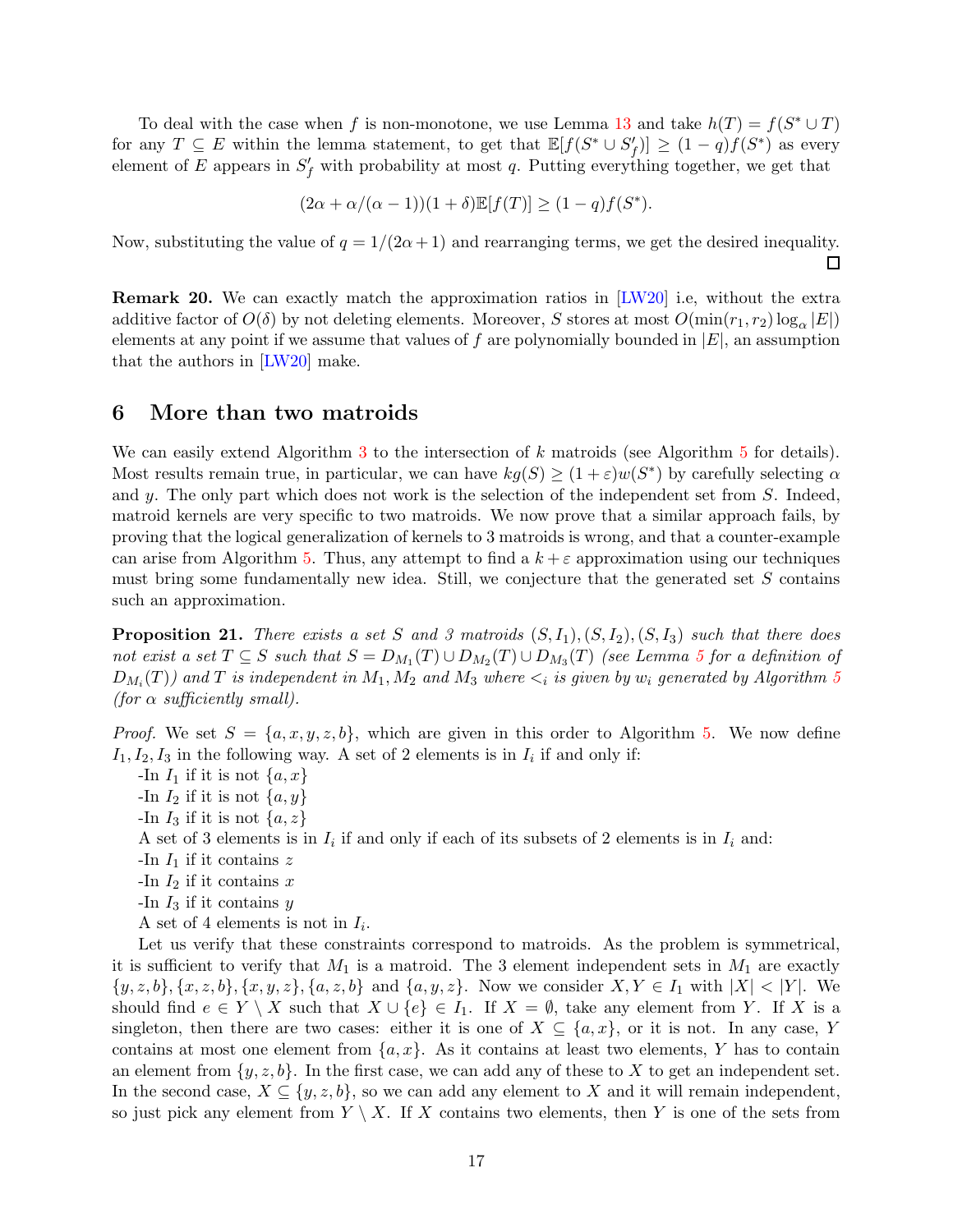the list above. In particular, it contains z. If  $z \notin X$ , then we can add z to X. Otherwise, either  $X \subseteq \{y, z, b\}$ , in which case we can add any element, or X is  $\{a, z\}$  or  $\{x, z\}$ . In either case, Y must contain an element from  $\{y, b\}$ , which we can add to X.

We now set the weights  $w(a) = 1, w(x) = w(y) = w(z) = 3$  and  $w(b) = 8$  and run Algorithm [5.](#page-18-6)

- Element a has weight 1, and  $\{a\}$  is independent in  $M_1, M_2$  and  $M_3$ , so we set  $w_1(a) = w_2(a)$  $w_3(a) = g(a) = 1$  and a is added to S.
- Element x is spanned by a in  $M_1$ , and not spanned by any element in  $M_2$  and  $M_3$ , so we get  $g(x) = w(x) - w_1^*(x) - w_2^*(x) - w_3^*(x) = 3 - 1 - 0 - 0 = 2$ . As  $2 > 0$ , we add x to S. We also set  $w_1(x) = 3$  and  $w_2(x) = w_3(x) = 2$ .
- Element  $y$  and  $z$  are very similar to  $x$ .
- Element b is spanned in all three matroids by the elements of  $w_i$  weight at least 2. On the other hand, b is not spanned in any matroid by the elements of  $w_i$  weight strictly bigger than 2, so  $w_i^*(b) = 2$  for  $i = 1, 2, 3$ , thus  $g(b) = 8 - 2 - 2 - 2 = 2$  and  $w_i(b) = 2 + 2 = 4$  for every i.

To recapitulate, we have  $w_1(a) = 1, w_1(x) = 3, w_1(y) = w_1(z) = 2, w_1(b) = 4$  and the  $w_2$  and  $w_3$  weights are similar, with y respectively z being heavier.

Let us assume for a contradiction that  $T$  is a solution to the problem.

T must contain b, as it is the heaviest element in every matroid.

If T contains a, then it cannot contain any of  $x, y, z$ , otherwise it would not be independent in one of the matroids, so we would have  $T \subseteq \{a, b\}$ . But x has to be in at least one  $D_{M_i}(T)$ , and the set  $\{x, b\}$  is independent in every matroid, and has a bigger weight than  $\{a, b\}$ , so x would not be in  $D_{M_i}(T)$ . Thus T cannot contain a.

As the problem is symmetrical for  $\{x, y, z\}$ , it is sufficient to test  $T = \{z, b\}$ ,  $T = \{y, z, b\}$  and  $T = \{x, y, z, b\}$ . The last two are not in  $I_2$ , so the only remaining possibility is  $T = \{z, b\}$ . But then y is not in  $D_{M_1}$  or  $D_{M_3}$  because  $\{z, b, y\}$  is independent in  $M_1$  and  $M_3$ , and it is not in  $D_{M_2}$ because  $w_2(y) > w_2(z) \Leftrightarrow y \leq_2 z$  and  $\{y, b\}$  is independent in  $M_2$ . As y is not in any  $D_{M_i}$ , this concludes the proof. 囗

**Remark 22.** In the example of Proposition [21,](#page-16-1) we have  $g(S) = w(a) + w(b)$ , and  $\{a, b\}$  is independent in all 3 matroids, so this does not contradict Conjecture [23.](#page-17-0)

<span id="page-17-0"></span>**Conjecture [2](#page-6-0)3.** The stack S generated by Algorithm 2 contains a k approximation for any k.

In the case  $k = 2$ , this corresponds to Theorem [2.](#page-8-1) For any k, one can easily find examples were S does not contain more than a  $k$  approximation, but we were unable to find an example were it does not contain a k approximation.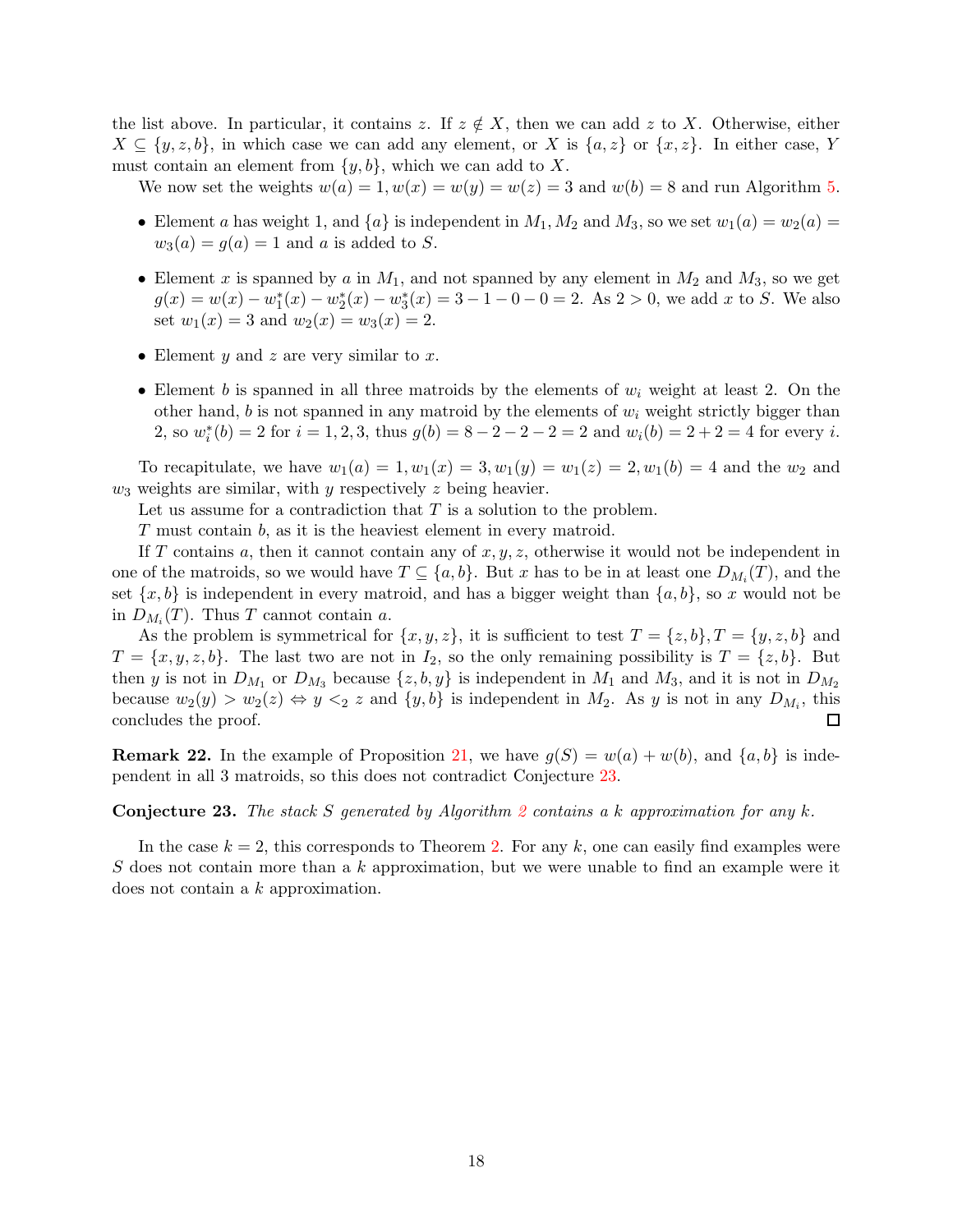<span id="page-18-6"></span>**Algorithm 5** Extension of Algorithm  $3$  to  $k$  matroids

**Input:** A stream of the elements and k matroids (which we call  $M_1, \ldots, M_k$ ) on the same ground set E, a real number  $\alpha > 1$  and a real number y.

**Output:** A set  $S \subseteq E$  of "saved" elements.

When we write an assignment of a variable with subscript i, it means we do it for  $i = 1, \ldots, k$ .  $S \leftarrow \emptyset$ 

for element e in the stream do calculate  $w_i^*(e) = \max(\{0\} \cup \{\theta : e \in \text{span}_{M_i} (\{f \in S \mid w_i(f) \ge \theta\})\}).$ if  $w(e) > \alpha \sum_{i=1}^k w_i^*(e)$  then  $g(e) \leftarrow w(e) - \sum_{i=1}^{k} w_i^*(e)$  $S \leftarrow S \cup \{e\}$  $w_i(e) \leftarrow g(e) + w_i^*(e)$ Let  $T_i$  be a maximum weight independent set of  $M_i$  with respect to  $w_i$ . Let  $g_{max} = \max_{e \in S} g(e)$ Remove all elements  $e' \in S$ , such that  $y \cdot g(e') < g_{max}$  and  $e' \notin \bigcup_{i=1}^{k} T_i$  from S. end if end for

## 7 Acknowledgements

The authors thank Moran Feldman for pointing us to the recent paper [\[LW20\]](#page-19-6).

### References

- <span id="page-18-5"></span>[BFNS14] Niv Buchbinder, Moran Feldman, Joseph Naor, and Roy Schwartz, Submodular maximization with cardinality constraints, Proceedings of the twenty-fifth annual ACM-SIAM symposium on Discrete algorithms, SIAM, 2014, pp. 1433–1452.
- <span id="page-18-1"></span>[BYBFR04] Reuven Bar-Yehuda, Keren Bendel, Ari Freund, and Dror Rawitz, Local ratio: A unified framework for approximation algorithms. in memoriam: Shimon even 1935- 2004, ACM Computing Surveys (CSUR) 36 (2004), 422–463.
- <span id="page-18-2"></span>[BYE85] R. Bar-Yehuda and S. Even, A local-ratio theorem for approximating the weighted vertex cover problem, Analysis and Design of Algorithms for Combinatorial Problems (G. Ausiello and M. Lucertini, eds.), North-Holland Mathematics Studies, vol. 109, North-Holland, 1985, pp. 27 – 45.
- <span id="page-18-3"></span>[CK13] Amit Chakrabarti and Sagar Kale, Submodular maximization meets streaming: Matchings, matroids, and more, CoRR abs/1309.2038 (2013).
- <span id="page-18-0"></span>[CS14] M. Crouch and D.M. Stubbs, Improved streaming algorithms for weighted matching, via unweighted matching, Leibniz International Proceedings in Informatics, LIPIcs 28 (2014), 96–104.
- <span id="page-18-4"></span>[Edm79] Jack Edmonds, Matroid intersection, Discrete Optimization I, Annals of Discrete Mathematics, vol. 4, Elsevier, 1979, pp. 39 – 49.